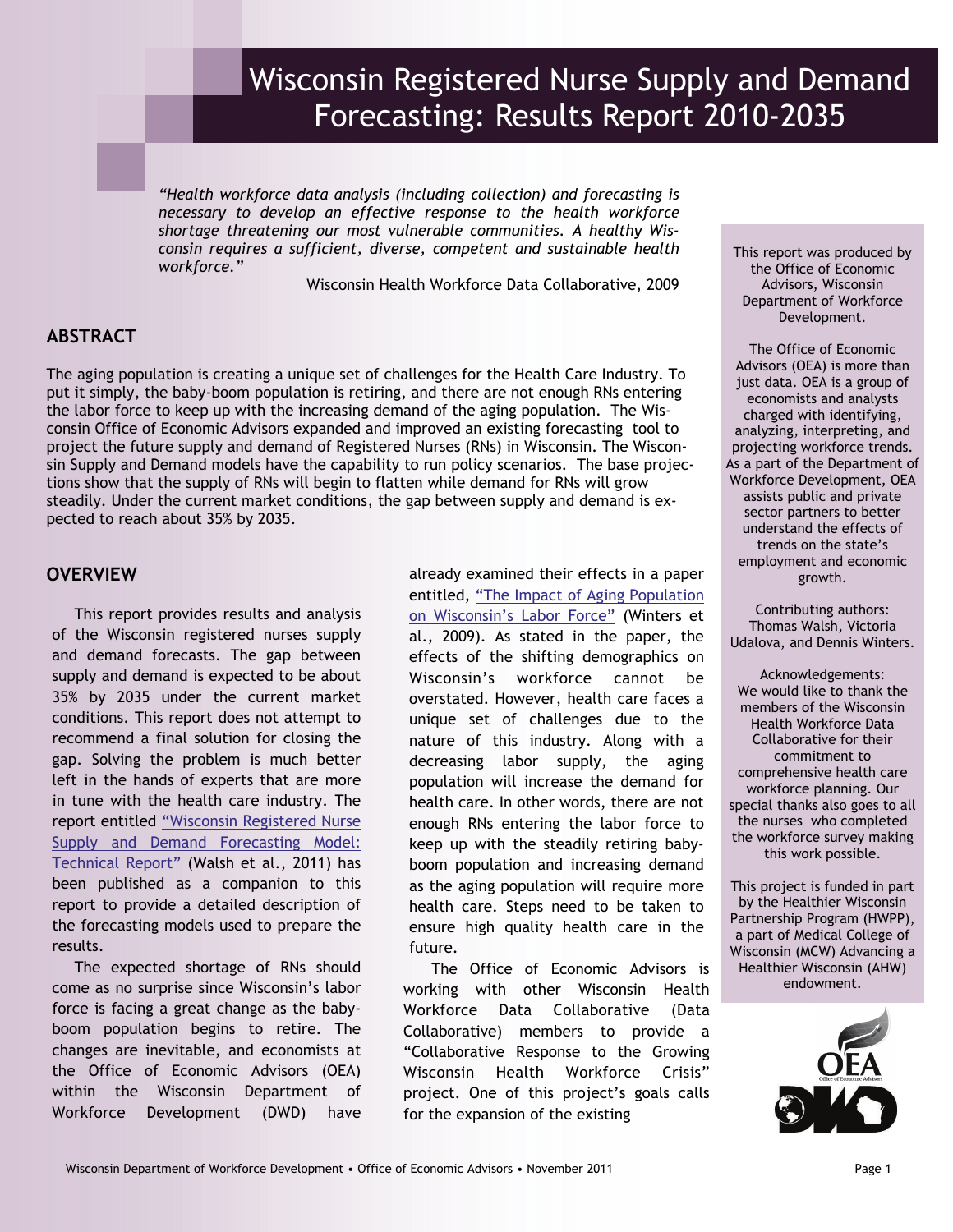forecasting tool for registered nurses (RNs) in Wisconsin.

 It is essential to stress why state specific supply and demand models are needed for RNs when the Bureau of Labor Statistics (BLS) already requires ten-year employment projections for all occupations. One reason is that BLS employment projections estimate the number of jobs rather than the number of workers. Also, the BLS employment projections do not estimate the demand or supply in the strict economic sense of these words. For any given wage, it is not known how many jobs employers would really want to provide. Likewise, it is not known how many people would want to work for any given wage. The BLS projections only indicate the number of jobs that will actually be filled in the projected year. As a result, BLS projections estimate the number of job openings assuming the market is in equilibrium, which refers to a balance between supply and demand of workers.

 The Health Resources and Services Administration (HRSA), an agency of the U.S. Department of Health and Human Services, released a study in 2004 that projected RN supply and demand for the nation and all 50 states. The HRSA projections gave a basic overview of the Wisconsin's future nursing shortage. However, the state specific projections relied on a small sample size of nurses and used national health care usage rates to project demand. Due to these limitations, a Wisconsin specific long-term supply and demand forecasting model (the Wisconsin Model) was designed to more precisely quantify the supply-demand balance of nurses in the state.

 Using the HRSA forecasting model as a guide, the Wisconsin Model was originally developed by DWD's health care policy analyst and OEA economists in 2007. However, the robustness of the supply and demand forecasts were limited by inadequate data. Since then, the 2010 RN License Renewal Survey (the RN Survey) was launched thanks to legislation on the state level. Data from the survey was used to expanded and improved the Wisconsin Model, which allowed for enhanced supply and demand projections of RNs in Wisconsin through 2035.

 Despite the fact that the HRSA model was used as a guide for the design, the Wisconsin Model deviates from the HRSA model in several major ways.

 First, the HRSA supply model is a "stock and flow" model. This design requires estimates of inflows to and outflows from the RN labor market to project supply. Other states, including Texas, Nebraska, North Dakota, California, and Florida, use this methodology to project RN supply. Similar methodologies are used for other models including HRSA's Physician Supply Model. The "stock and flow" methodology provides accurate and reliable projections if all of the data elements are present and measured correctly.

 By comparison, the supply-side of the Wisconsin Model requires fewer data elements because it uses changing demographics and overall population growth to implicitly capture all the factors influencing supply. The supply-side refers to the number RNs in the labor market. Another advantage of the Wisconsin Model approach is easily adaptable to other occupations. To project supply, the only required data elements are the age distribution of an occupation's workforce, the total number of workers in the workforce, and population projections by age. On the demand-side, the Wisconsin Model deviates from the HRSA model by using Wisconsin specific or region specific data available, to project the demand for RNs. The demand-side refers to the number of nurses that are needed to meet the health care future needs of the population.

 Another unique feature of the Wisconsin Model is that it allows users to generate forecasts based on their own assumptions about the future of the nursing workforce, as well as to estimate impacts of various policy interventions. This feature is captured through the scenario models. The base models provide forecasts under the assumption that the current market conditions remain constant over time, while the scenario models allow for changes to the model's underlying assumptions. Policymakers will be able to use this model as a tool when considering which steps to take to minimize the anticipated shortage of RNs.

 Additionally, the two models differ in their equilibrium assumptions. HRSA made the assumption that the supply of RNs equaled the demand for RNs in 1996. The Wisconsin Model has a greater flexibility. Its base case assumes balance between supply and demand in 2010, but users can challenge this equilibrium assumption. Flexibility is important because there is currently no data to definitively determine the RN equilibrium conditions in the state. Supply and demand balance is a difficult concept to quantify even with available data. For example, there are many differing opinions on the appropriate staffing intensity to provide quality care for patients. Employer-based surveys asking about current unmet RN demand are needed to estimate the current gap between supply and demand.

 The year 2010 was chosen as the base equilibrium condition based on the subject's literature and qualitative opinions of expert partners from the Data Collaborative. The ability to change the equilibrium conditions makes forecasting results less dependent on this assumption.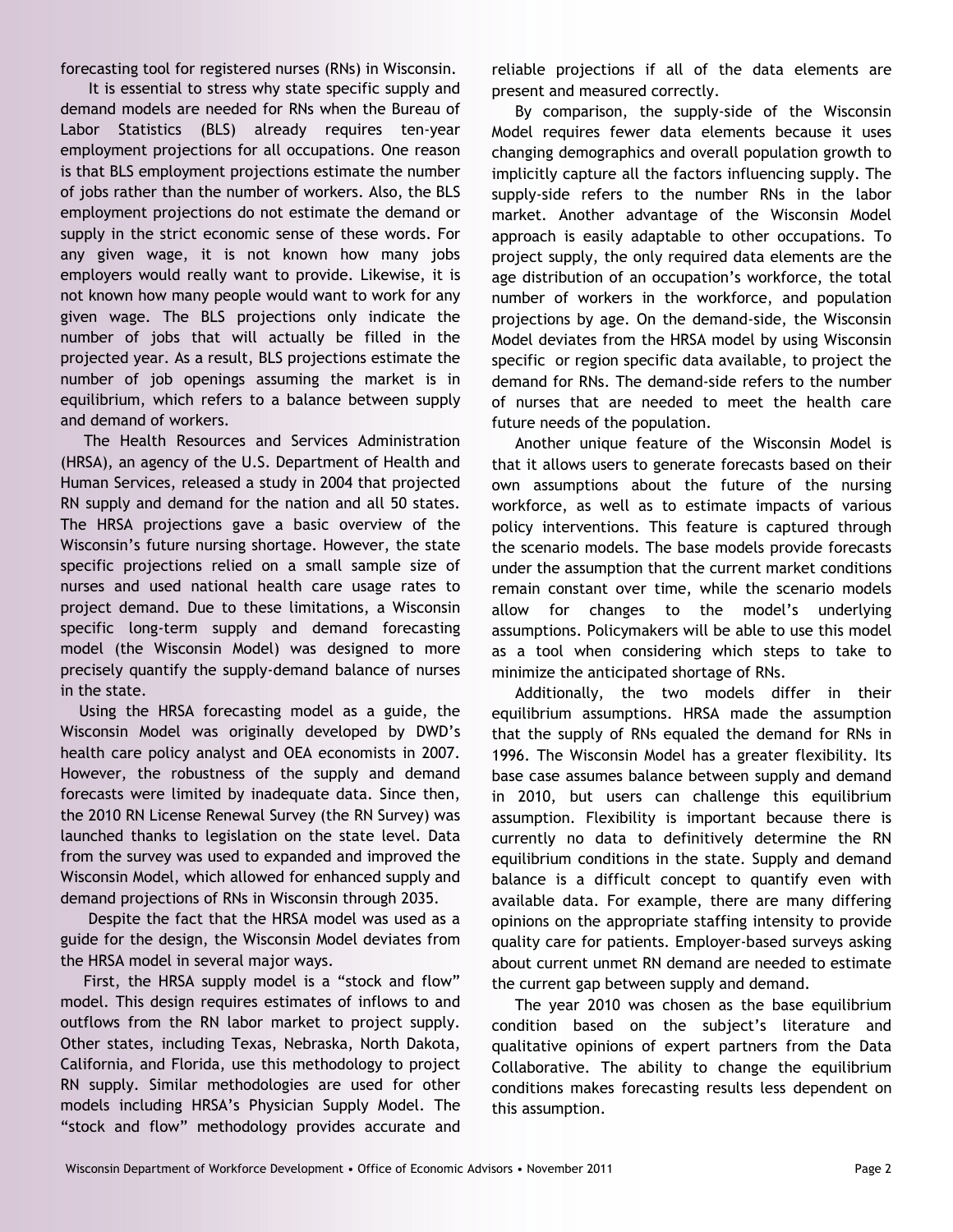Finally, the Wisconsin Model improved HRSA's method of projecting nurse educators. The HRSA model projects demand for educators by using a ratio of all other RNs to educators in the base period. The Wisconsin Model projects demand for educators based on demand for RNs in a future period since it takes time to educate, train, and license a nurse.

 Overall, the Wisconsin Model is unique in its versatility and ease of use. Changes to the supply base case can be made by altering the factors that influence supply. These factors are the number of new graduates, labor force participation, retirement, and net migration. Changes to the demand base case can be made by altering the overall RN demanded-to-population ratio or the ratio for any of the employment settings. Changes to the demand ratio come from changes in health care usage or staffing intensity rates.

 The Wisconsin Model allows users to generate their own forecasts by changing factors that influence supply or demand in any combination. This versatility is important, because a combination of policies will need to be considered to alleviate the anticipated health care workforce gap. The Wisconsin Model allows for quick and easy multivariate sensitivity analysis. For example, policymakers might consider taking steps to increase nursing educational capacity and invest in technology designed to improve the efficiency of nurses. The anticipated impact of such policies can easily be estimated through this tool. Policy makers and stakeholders can use the Wisconsin Model to perform multiple scenarios while making important decisions.

# **RN Forecasting Models: The Wisconsin Model**

A more detailed description of methods and assumptions is provided in ["Wisconsin Registered Nurse](http://dwd.wisconsin.gov/oea/rn_forecasting/Technical_Report.pdf)  [Supply and Demand Forecasting Model: Technical](http://dwd.wisconsin.gov/oea/rn_forecasting/Technical_Report.pdf)  [Report"](http://dwd.wisconsin.gov/oea/rn_forecasting/Technical_Report.pdf) (Walsh et al., 2011).

The Wisconsin supply and demand models rely on changing age demographics and the overall population growth as the major driving forces. The supply and demand models both have base and scenario versions: Base Supply Model, Scenario Supply Model, Base Demand Model, and Scenario Demand Model. Additionally, each model has four sub-models:

- Broad Nursing Workforce, Head Count RNs
- Broad Nursing Workforce,  $\mathsf{FTE}^1$  RNs
- Direct Patient Care, Head Count RNs
- Direct Patient Care, FTE<sup>1</sup> RNs

 $\frac{1}{2}$ 

The Base Supply Model uses a constant ratio of RNs to the total population in each age group to project the future supply of RNs. The Scenario Supply Model lets users change the ratios by changing the factors that influence supply. (See "Supply Model: Scenario" on page 4.)

The Base Demand Model relies on constant nurse staffing intensity and health care usage by age and by employment setting to project the future demand for RNs. The Scenario Demand Model allows users to change either the overall base demand or the base demand in any of the employment settings. (See "Demand Model: Scenario" on page 4.)

Both base models assume that the nursing labor market was in equilibrium in 2010. However, this assumption can be challenged in the scenario models.

The quality of the theoretical design provides confidence in the model's result. Quality data sources, highlighted by the 2010 RN Survey, were used throughout the forecasting model. A total of 77,701 RNs renewed their Wisconsin license in 2010. 77,553, or 99.8%, responded to the survey. Additionally, the population estimates and projections used in the model are subject to strict quality standards. Also, state or regional level health care usage data was used to forecast demand. Other projection models apply national data to the state level. As a result, the demand projections more accurately capture the unique characteristics of the state's population. The base projection models reflect the composition of the workforce under the assumption that factors effecting supply and demand will not change in the future. As with any model, error increases from the short-term (2015) to the long-term (2035) as the population becomes more susceptible to unpredictable events.

# **I. SUPPLY MODEL**

# **1. Supply Model: Base**

The primary driving forces for the base supply projections are changing demographics and population growth. These forces implicitly capture all current RN inflows and outflows. The base supply projections are prepared based on the assumption that the 2010 RNto-population ratios in each age group will remain constant going forward. This assumption is made since the historic data on the RN workforce is currently limited.

 $1$  FTE = Full-Time Equivalent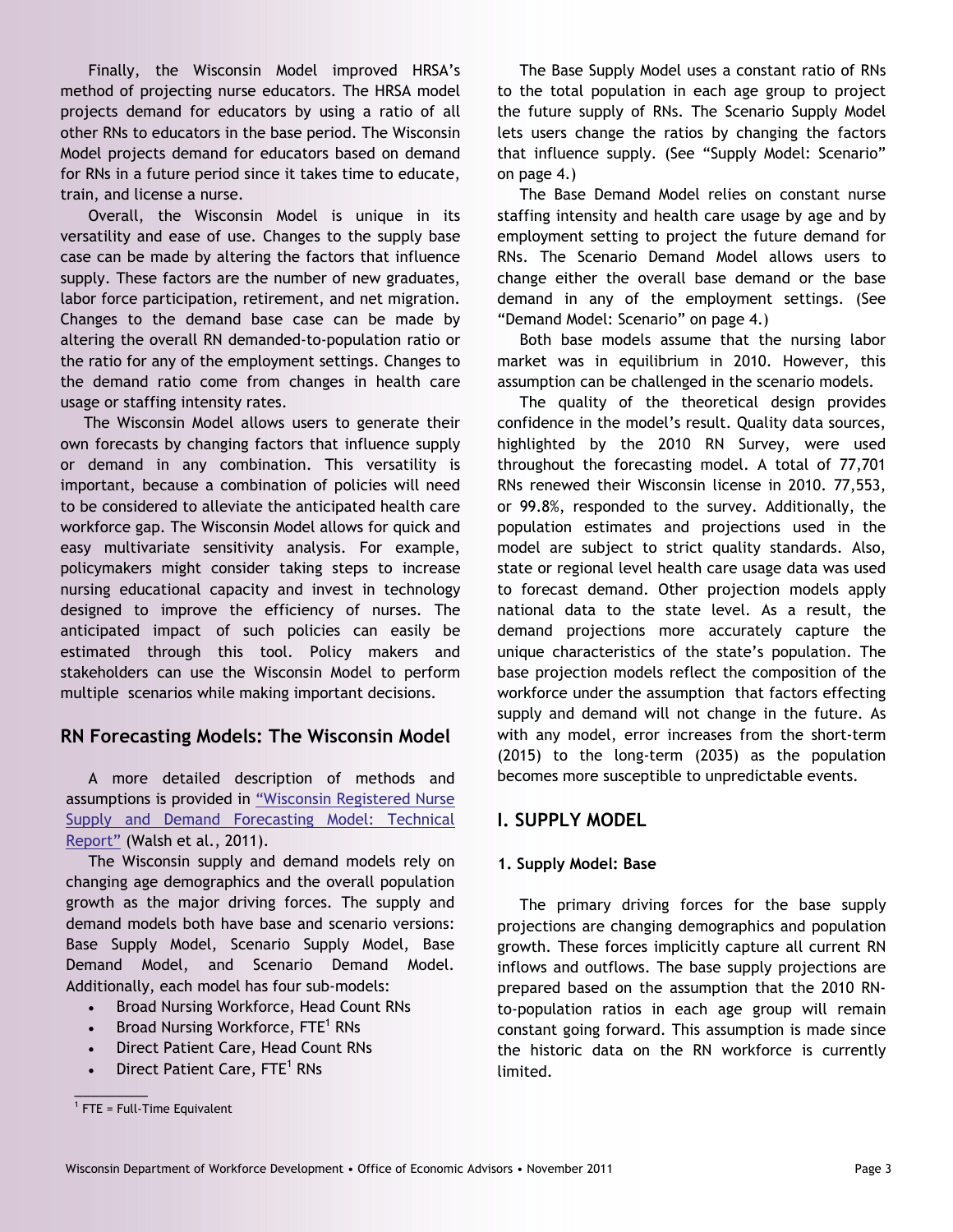The RN-to-population ratios are calculated by comparing the number of nurses (head count or FTE) in an age group by gender to the general population for that age group. The following thirteen age groups are used in the Wisconsin Model:

> (20-24) (25-29) (30-34) (35-39) (40-44) (45-49) (50-54) (55-59) (60-64) (65-69) (70-74) (75-79) (80 & Above)

Wisconsin population estimates for the year 2009 were provided by the Wisconsin Department of Health Services (DHS), population projections by age for every projected period (2015, 2020, 2025, 2030, and 2035) come from the Wisconsin Department of Administration (DOA), and the number of nurses (head count and FTE) in 2009 was counted from the RN Survey.

For the purposes of this and other forecasting reports, the year 2010 was used as the base year for all models. While conducted in early 2010, the RN Survey contains data pertaining to nurses' current situation as well as their situation during the calendar year 2009. Additionally, July 1, 2009 was used as a point-in-time population estimates for the state of Wisconsin.

## **2. Supply Model: Scenario**

As presented in the previous section, the Base Supply Model uses a constant ratio of registered nurses to the total population for each age group and gender to project the future supply of RNs. The numbers of RNs are projected for every fifth year through 2035 by multiplying the ratio observed in 2010 by the projected population for a given year. The base model does not allow for policy scenario analyses since all factors that effect supply are implicitly captured but not isolated.

The Scenario Supply Model identifies and isolates four factors that influence supply. This allows model users to determine the effects of changes to specific factors on the overall RN supply.

The Scenario Supply Model does not allow users to change the overall RN-to-population ratio. This is because all changes to supply can be attributed to changes in the isolated factors that influence supply. The isolated factors that influence supply are:

- Change in new graduates
- Change in labor force participation
- Change in retirement pattern
- Change in net migration (in minus out)

The main goal of policymakers might be to increase

the overall supply of RNs. Individual policies to increase supply can be simulated by changing one or more of the factors that influence supply.

# **II. DEMAND MODEL**

#### **1. Demand Model: Base**

The Base Demand Model relies on two data elements: 1) nurse staffing intensity and 2) health care usage by employment setting by age. Both elements are held constant, which means aging population and overall population growth are the only driving forces for the Base Demand Model. The employment settings used in the HRSA Model were used as a guide for categorizing health care usage. Demand projections were made using the best obtainable data, and Wisconsin specific or regional data was used in all settings. The data inputs for the Base Demand Model are explained in detail in the technical report.

Overall, quality projections were made based on the best available data. Future demand projections can be improved by creating and improving methods of data collection for health care usage by employment setting and by age.

## **2. Demand Model: Scenario**

The Scenario Demand Model allows users to change overall base demand and base demand in any of the settings in any of the six periods between 2010 and 2035. Most supply and demand models need to make assumptions for equilibrium conditions. The Base Demand Model assumes the labor market for registered nurses was in equilibrium in 2010. However, this assumption can be challenged in the Scenario Demand Model. The Scenario Demand Model allows users to change the following settings: Nursing Homes and Extended Care, Home Health Care, Inpatient Care, Emergency Care, Ambulatory Surgeries in Hospitals, Ambulatory Care, Public Health Care, Other, and Nurse Educators.

Base demand projections are used to calculate a RNs demanded-to-population ratio for each employment settings. Changes to base demand are made through percent changes to the RN demanded to population ratios. Changes can be made to any of the individual settings or to the overall demand. After a new demand total is calculated through a change in the overall demand, the model recalculates demand in each of the individual settings based on the proportion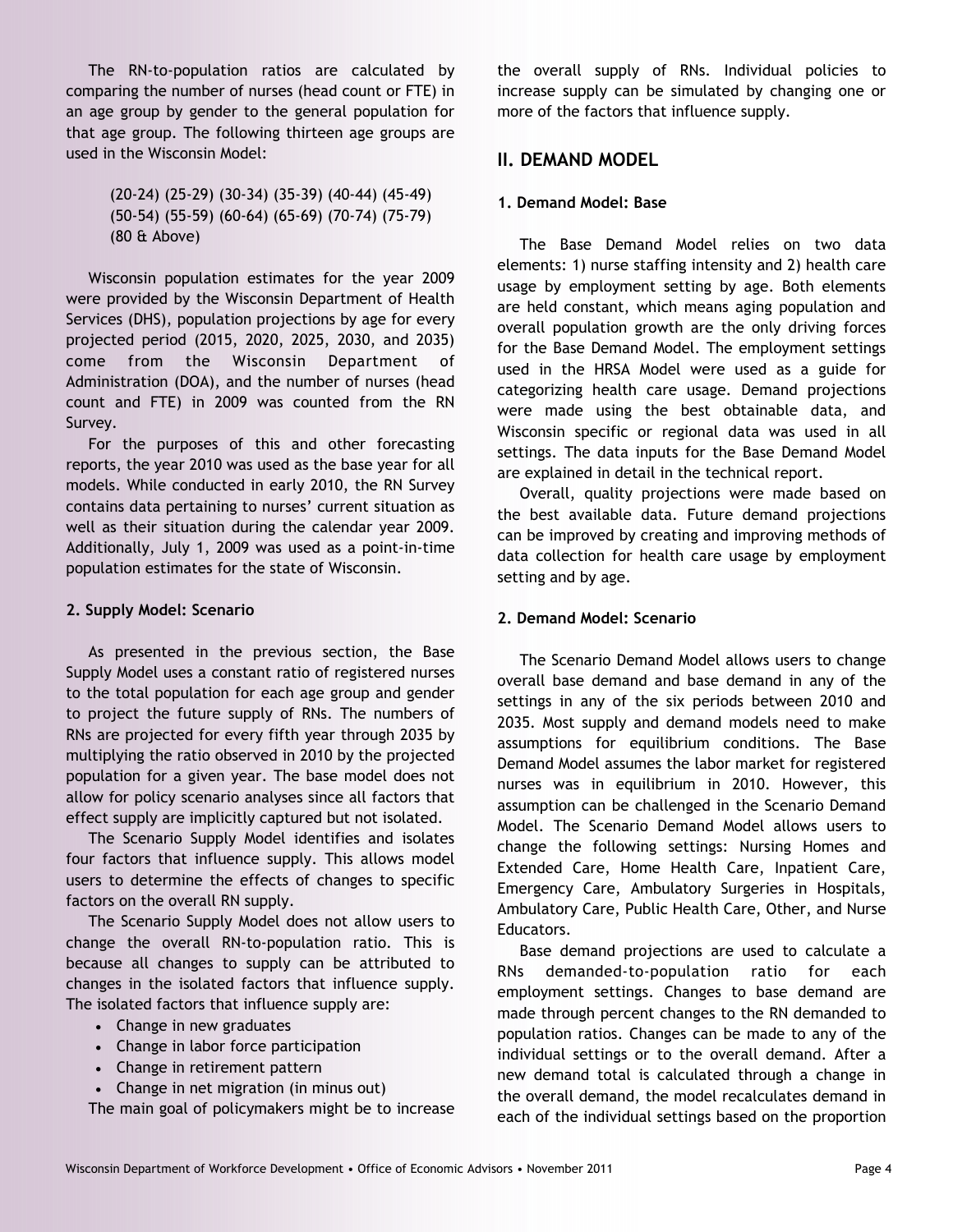of total nurses demanded in the setting prior to the change to overall demand.

# **III. BASE CASE RESULTS**

 The supply and demand of registered nurses was projected for the Broad Nursing Workforce, Head Count Model (Figure 1 and Table 1), Broad Nursing Workforce, FTE Model (Figure 2 and Table 2), Direct Patient Care, Head Count Model (Figure 3 and Table 3), and Direct Patient Care, FTE Model (Figure 4 and Table 4).

 Regardless of the model, the forecasts show that demand for nurses will continue to rise while supply is expected to flatten after 2015. Rapidly increasing demand and flat supply is caused by changing population demographics. To put it simply, the babyboom population is retiring, and there are not enough RNs entering the labor force to keep up with the increasing demand of the aging population. The projected shortage of RNs by 2035 for the four models varies between a high of 36.6% and a low of 34.4%.

 All four models were necessary to meet the varying needs of potential health care data users even though the trends are very similar between the models. Those

more concerned with nurses' role in the overall health care industry will find the Broad Nursing Workforce projections more useful. Those more specifically interested in nurses that are interacting with patients will find more utility in the Direct Patient Care projections. Head Count and FTE projections were generated because some areas of workforce planning require an estimate of the workers needed while other areas need an estimate of hours worked.

 The base projections provide a baseline for the labor market trend. It is important to reiterate that these projections are based on a current snap shot of the RN labor force. The projections are based on the assumption that the factors influencing supply and demand remain constant over time. Implicit upon this assumption is that health care demand increases with age. The baseline projections quantity and support the hypothesis that the nursing industry faces a pending shortage.

 The projection results become more meaningful when examined in conjunction with the baby-boom generation. Immediately following World War II, the United States and much of the western world experienced an explosive increase in birth rates. Approximately 80 million babies were born in the U.S.





**Table 1: Projected RN Supply, Demand, and Gap in Wisconsin, 2010-2035 (Base Case, Head Count, Broad Nursing Workforce)** 

| <b>Results</b>     | 2010   | 2015     | 2020     | 2025      | 2030      | 2035      |
|--------------------|--------|----------|----------|-----------|-----------|-----------|
| Base Supply        | 62,962 | 66,664   | 67,143   | 66,267    | 65,657    | 66,019    |
| <b>Base Demand</b> | 62,962 | 68,338   | 72,733   | 77,776    | 83,291    | 88,722    |
| Gap                | 0      | $-1.675$ | $-5.589$ | $-11,508$ | $-17,633$ | $-22,703$ |
| Percent Gap        | 0.0%   | $-2.5%$  | $-8.3%$  | $-17.4%$  | $-26.9%$  | $-34.4%$  |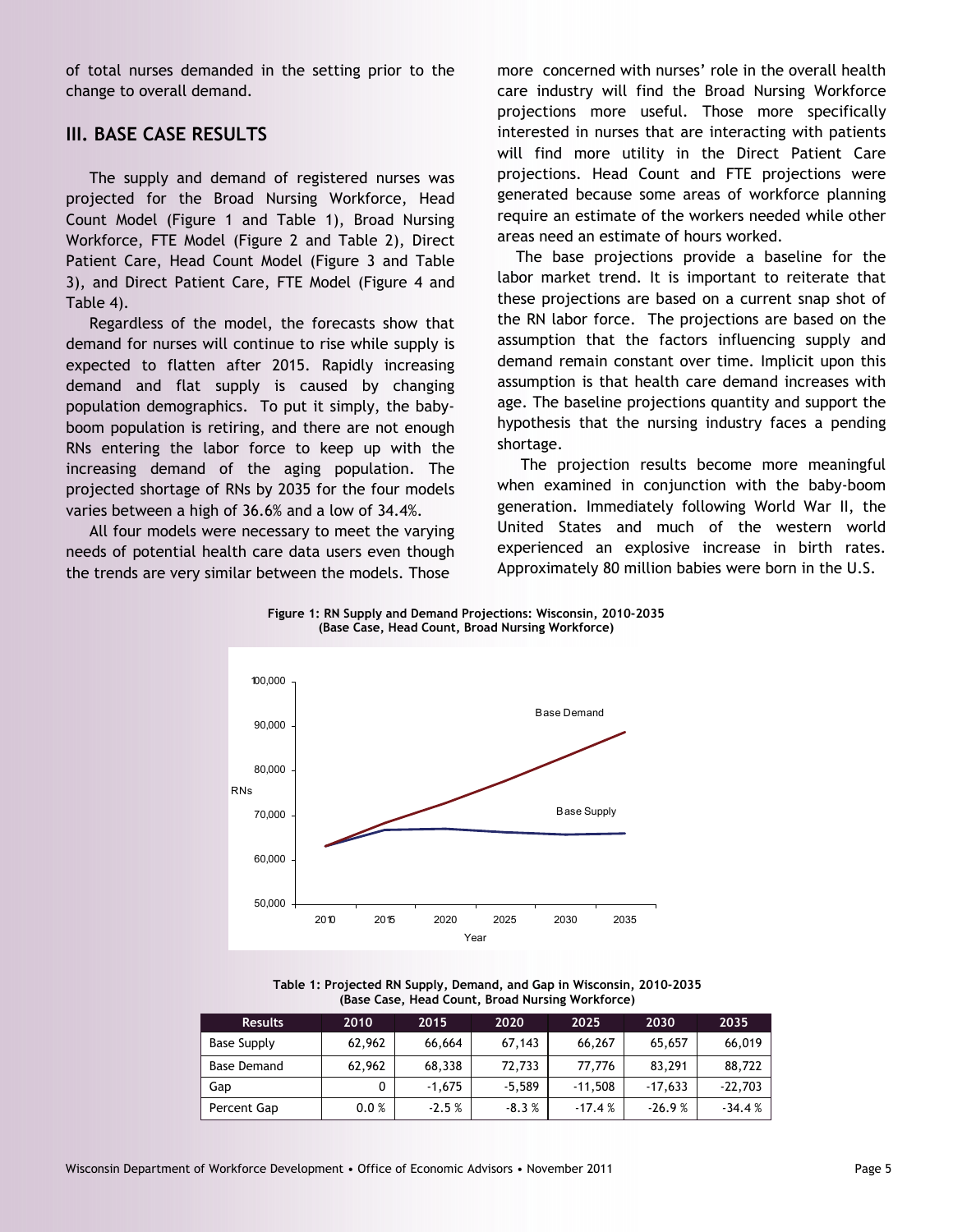during the period known as the "baby boom" (Winters, et al.). Baby boomers are defined as those born between the years 1946 and 1964. This means the oldest boomer turned 65 in 2011 and the youngest boomer will turn 65 in 2029. The 2010 RN model provides a snap shot of the RN labor market at the beginning of a labor market exodus. The effects of this historic event can be seen in the flat supply growth projections. Using 65 as a guide for estimating retirement, it is safe to say that the majority of baby boomers will still be active in the labor market by 2015. This explains the expected increase in supply growth between 2010 and 2015. However, supply growth flattens after 2015 and actually becomes negative as a larger share of baby boomers leave the workforce after 2015.

 Zero supply growth is not unique to the RN workforce. However, rapidly increasing demand for health care is a unique phenomenon. The accelerated demand growth is caused by a sharp increase in demand for health care services due to an aging population. As a reference, Wisconsin's population as a whole is expected to grow by a little over 17% between 2010 and 2035. All four models project

demand for RNs to grow by over 40% during the same time frame. This should not be a major surprise given the demographic characteristics of the population. As baby boomers age, they will use more health care. It will be a challenge for the health care industry as a whole to keep up with the increased demand for services caused by that concentration of aging population.

 Additionally, the age demographics will change. The demographic shift will cause changes in the average number of hours worked per nurse over time. Average hours worked per RN can be calculated by comparing the FTE models to the head count models. The average nurse in the Broad Nursing Workforce worked 1,652 hours in the base year. Average annual hours worked are expected to decline as the workforce ages. Hours worked will decline every year of the model until 2030 when average hours bottoms out at 1,626 hours per year. The decline represents a 1.6% reduction in hours worked per nurse. Average hours worked per RN in the Direct Patient Care workforce are expected to decline by 1.3% over the same time period. Average hours worked will rebound slightly for both workforces by 2035.

**Figure 2: RN Supply and Demand Projections: Wisconsin, 2010-2035 (Base Case, FTE, Broad Nursing Workforce)** 



**Table 2: Projected RN Supply, Demand, and Gap in Wisconsin, 2010-2035 (Base Case, FTE, Broad Nursing Workforce)** 

| <b>Results</b> | 2010   | 2015     | 2020     | 2025     | 2030      | 2035      |
|----------------|--------|----------|----------|----------|-----------|-----------|
| Base Supply    | 50,019 | 52,702   | 52,766   | 51,826   | 51,324    | 51,771    |
| Base Demand    | 50,019 | 54,300   | 57,795   | 61,786   | 66,132    | 70,382    |
| Gap            | 0      | $-1.598$ | $-5.029$ | $-9,960$ | $-14.807$ | $-18,611$ |
| Percent Gap    | 0.0%   | $-3.0%$  | $-9.5%$  | $-19.2%$ | $-28.9%$  | $-35.9%$  |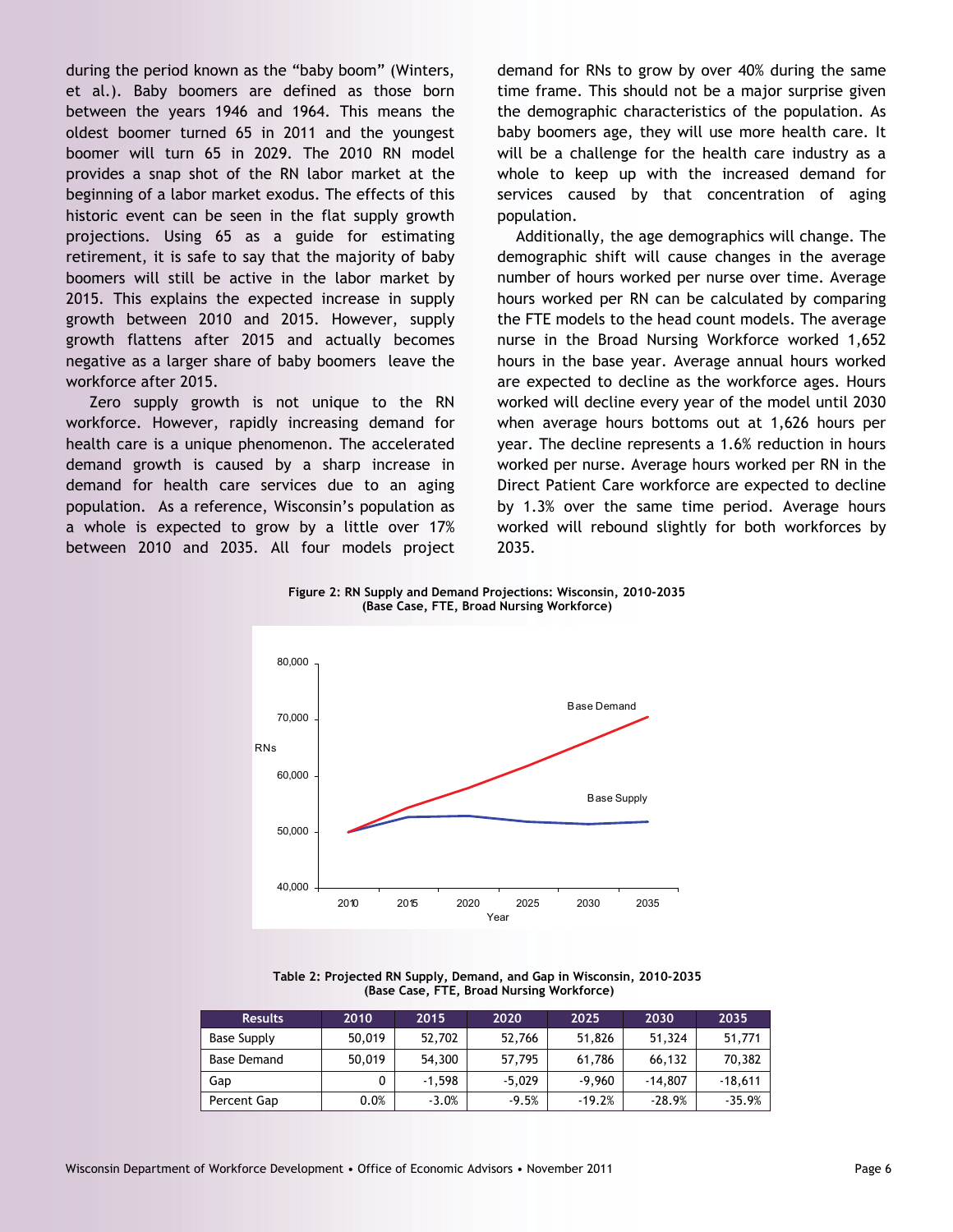**Figure 3: RN Supply and Demand Projections: Wisconsin, 2010-2035 (Base Case, Head Count, Direct Patient Care)** 



**Table 3: Projected RN Supply, Demand, and Gap in Wisconsin, 2010-2035 (Base Case, Head Count, Direct Patient Care)** 

| <b>Results</b> | 2010   | 2015     | 2020     | 2025      | 2030      | 2035      |
|----------------|--------|----------|----------|-----------|-----------|-----------|
| Base Supply    | 53,036 | 56,060   | 56,424   | 55,705    | 55,228    | 55,539    |
| Base Demand    | 53,036 | 57,663   | 61,438   | 65,790    | 70,570    | 75,270    |
| Gap            | 0      | $-1,603$ | $-5.014$ | $-10,085$ | $-15.342$ | $-19,731$ |
| Percent Gap    | 0.0%   | $-2.9%$  | $-8.9%$  | $-18.1%$  | $-27.8%$  | $-35.5%$  |

**Figure 4: RN Supply and Demand Projections: Wisconsin, 2010-2035 (Base Case, FTE, Direct Patient Care)** 





| <b>Results</b> | 2010   | 2015     | 2020     | 2025     | 2030      | 2035      |
|----------------|--------|----------|----------|----------|-----------|-----------|
| Base Supply    | 42,362 | 44,596   | 44,666   | 43,927   | 43.542    | 43,900    |
| Base Demand    | 42,362 | 46,049   | 49,062   | 52,513   | 56,279    | 59.955    |
| Gap            |        | $-1,453$ | $-4.396$ | $-8.587$ | $-12.737$ | $-16,054$ |
| Percent Gap    | 0.0%   | $-3.3%$  | $-9.8%$  | $-19.5%$ | $-29.3%$  | $-36.6%$  |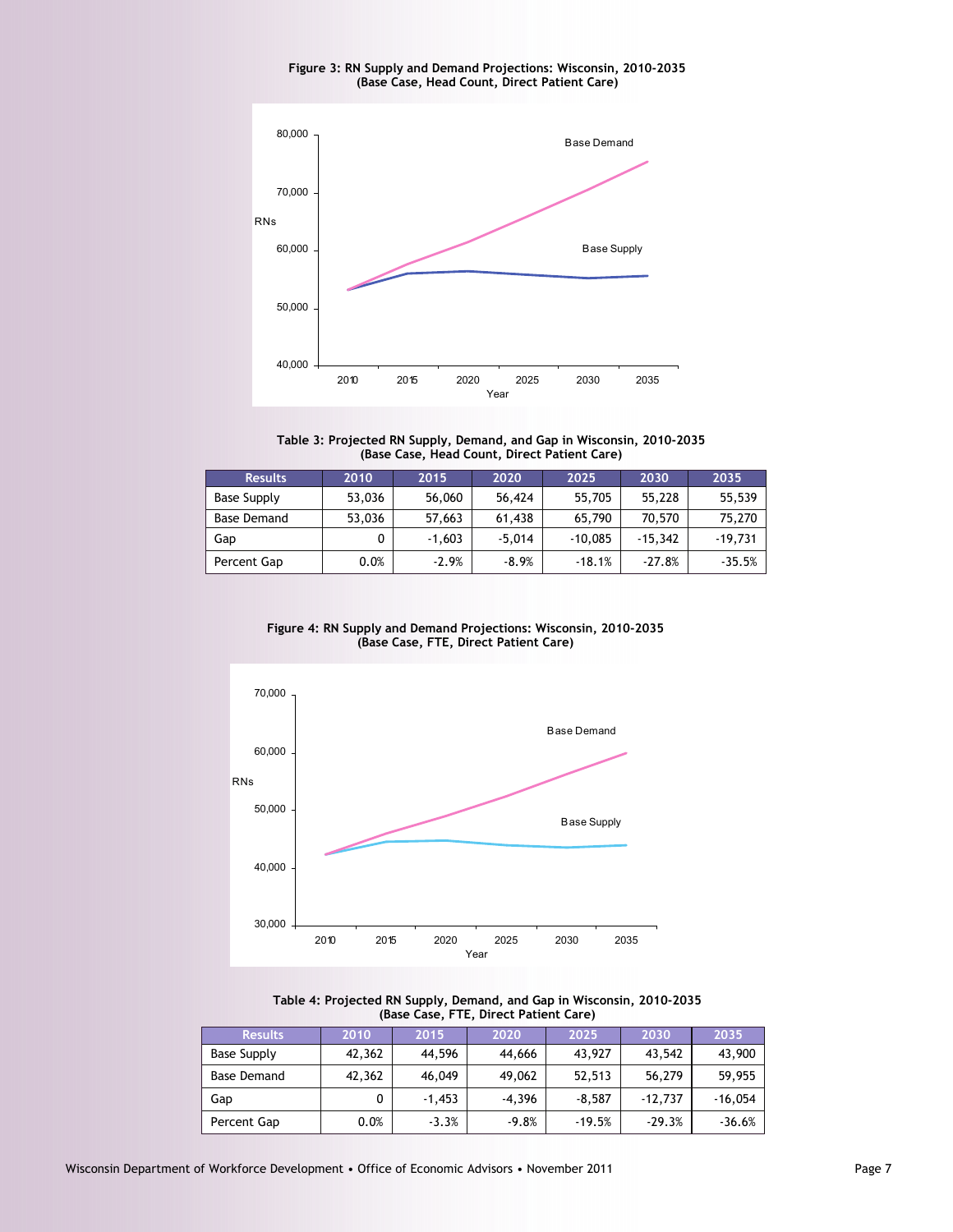# **IV. SCENARIO ANALYSIS**

The scenarios included in this report are primarily intended to demonstrate the capabilities of the model. The capabilities of the model are best portrayed by using relevant scenarios. Stakeholders in the project were solicited to make sure the scenarios accurately assessed possible directions of the industry.

The model has the flexibility to run scenarios that are determined by external factors and by policies that can be changed. Scenarios determined by external factors include laws and policies that have already been passed but not implemented, budget changes, and changes that affect labor market behaviors. Scenarios that can be changed are plausible policy interventions. These scenarios could include increasing the physical space available for educating RNs or implementing new technology into daily practice. The model projects the result of the scenario, which allows for sensitivity analysis. Policymakers can determine the effectiveness of a policy, which potentially allows for a cost-benefit analysis.

The model allows for three types of scenarios: "plateau" scenarios, "interval" scenarios, and "singleperiod" scenarios. "Plateau" scenarios are changes to the base that become the new standard throughout the rest of the model. "Interval" scenarios incorporate variations in the change to a factor that influences supply or demand from period to period. "Single-

period" scenarios are a one period change in the factors. After the period, the factors return to base conditions. Any nurses that were added to supply filter through the remainder of the model under the base conditions.

Project partners were consulted to identify relevant scenarios regarding the industry. The scenarios were broken in to four categories based on collaborative input from project stakeholders:

- Educational Capacity
- The Uninsured and Public Insurance Programs
- Health Care Utilization and Scope of Work
- The Economy

Additionally, a scenario that combines multiple changes was added. This scenario is intended to demonstrate the model's ability to accommodate and measure multiple changes simultaneously. The ten scenarios are briefly summarized in Table 5, and full result are included in the following pages.

The model projects changes to supply and demand under each scenario. The strength of the tool is its versatility and flexibility. A scenario can either isolate a single change or estimate the effects of multiple changes. A limitation of the model is that it does not take patient outcomes or quality of care into consideration. Policymakers should do a separate analysis of a scenario's effects on patient outcomes and quality of care before implementing the policy.

| Category                                            | <b>Number</b> | Summary                                                                                                      | <b>Notable Result</b>                             |
|-----------------------------------------------------|---------------|--------------------------------------------------------------------------------------------------------------|---------------------------------------------------|
| <b>Educational Capacity</b>                         | 1.1           | Graduation trends continue to increase at their current rate.                                                | Gap decreases from -8.3% to<br>$-5.5%$ in 2020.   |
| <b>Educational Capacity</b>                         | 1.2           | Educational capacity increases at a rate that keeps the supply and<br>demand of nurses in balance.           | Shortage eliminated.                              |
| <b>Educational Capacity</b>                         | 1.3           | Unrepresented groups of the population graduate from RN degree<br>programs at the same rate as other groups. | Gap decreases from -8.3% to<br>$-0.3\%$ in 2020.  |
| The Uninsured and Public<br>Insurance Programs      | 2.1           | The entire population is insured.                                                                            | The model starts with a 4% short-<br>age in 2010. |
| The Uninsured and Public<br>Insurance Programs      | 2.2           | Public insurance programs eliminate some unnecessary health care<br>services.                                | Gap decreases from -8.3% to<br>$-4.0\%$ in 2020.  |
| The Uninsured and Public<br>Insurance Programs      | 2.3           | Changes to Medicare and Social Security programs change retirement<br>behaviors.                             | Minimal increase in supply.                       |
| <b>Health Care Utilization</b><br>and Scope of Work | 3.1           | RNs increase their scope of practice.                                                                        | Increase in supply and demand                     |
| <b>Health Care Utilization</b><br>and Scope of Work | 3.2           | Individuals improve self-management.                                                                         | Small reduction in demand                         |
| The Economy                                         | 4.1           | The economy returns to prerecession conditions.                                                              | Gap increases from -8.3% to<br>$-15.2%$ in 2020   |
| <b>Combination</b>                                  | 5.1           | The net effect of a combination of unrelated changes.                                                        | Increase in supply and demand                     |

#### **Table 5: Summary of Scenarios**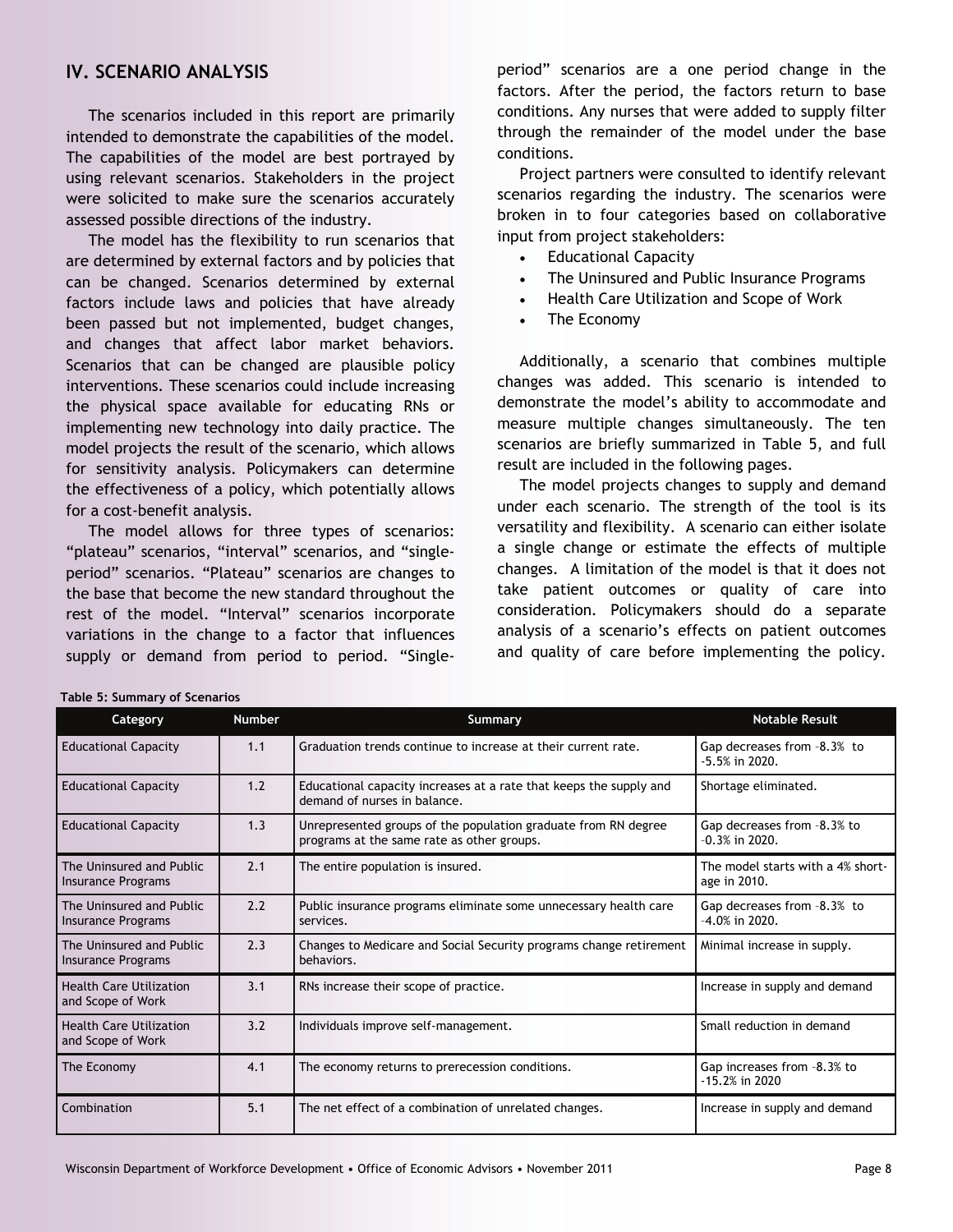#### **Scenario 1: Educational Capacity**

#### **Scenario 1.1**

 Labor supply for specific occupations is closely linked to the capacity of in-state educational programs that train workers. Educational capacity is in a constant state of change as some programs add capacity and others decrease capacity. For example, UW-Madison and Viterbo University are currently undergoing major expansions to nursing facilities while other programs have expressed the intent to reduce the number of seats for nursing students.

 Historical graduation trends can be tracked through National Council Licensure Examinations (NCLEX)

**Table 7: Scenario 1.1** 

statistics. The data indicates that RN graduation has been increasing at a rate of about 150 RNs per year since 2005 (NCSBN, 2011). Increased graduation is the result of policy interventions. Continued efforts will need to be made to increase graduation at the current rate. The trend was not incorporated into the base model because incorporating the trend might give the impression that graduation would increase without continued policy efforts.

For this scenario, continued efforts to expand educational capacity allows graduation to rise at its current rate. One hundred and fifty more RN graduates per year equates to an additional seven hundred and fifty graduates per five year period.

*Model***:** Broad Nursing Workforce, Head Count: Scenario Supply and Demand

| Table 6: Scenario 1.1 Percent Change to Base Supply Factors |  |  |  |
|-------------------------------------------------------------|--|--|--|
|                                                             |  |  |  |

|                         | 2010 | 2015       | 2020  | 2025                       | 2030   | 2035          |
|-------------------------|------|------------|-------|----------------------------|--------|---------------|
| <b>Graduation Ratio</b> | 0.0% | 23.9%<br>ົ | 53.3% | .6%<br>O <sub>4</sub><br>٥ | 108.0% | .0%<br>$\sim$ |
|                         |      |            |       |                            |        |               |

| $190007$ , $300010010$ |        |          |          |           |           |           |
|------------------------|--------|----------|----------|-----------|-----------|-----------|
| <b>Results</b>         | 2010   | 2015     | 2020     | 2025      | 2030      | 2035      |
| Scenario Supply        | 62,962 | 67,339   | 68,960   | 69,474    | 70,422    | 72,446    |
| Scenario Demand        | 62,962 | 68,338   | 72.733   | 77,776    | 83.291    | 88,722    |
| Scenario Gap           | 0      | -999     | $-3.773$ | $-8.302$  | $-12.869$ | $-16.276$ |
| Scenario % Gap         | 0.0%   | $-1.5%$  | $-5.5%$  | $-11.9%$  | $-18.3%$  | $-22.5%$  |
| Base Gap               | 0      | $-1.675$ | $-5.589$ | $-11.508$ | $-17.633$ | $-22,703$ |
| Base % Gap             | 0.0%   | $-2.5%$  | $-8.3%$  | $-17.4%$  | $-26.9%$  | $-34.4%$  |

**Figure 5: Scenario 1.1 Projected RN Supply and Demand** 

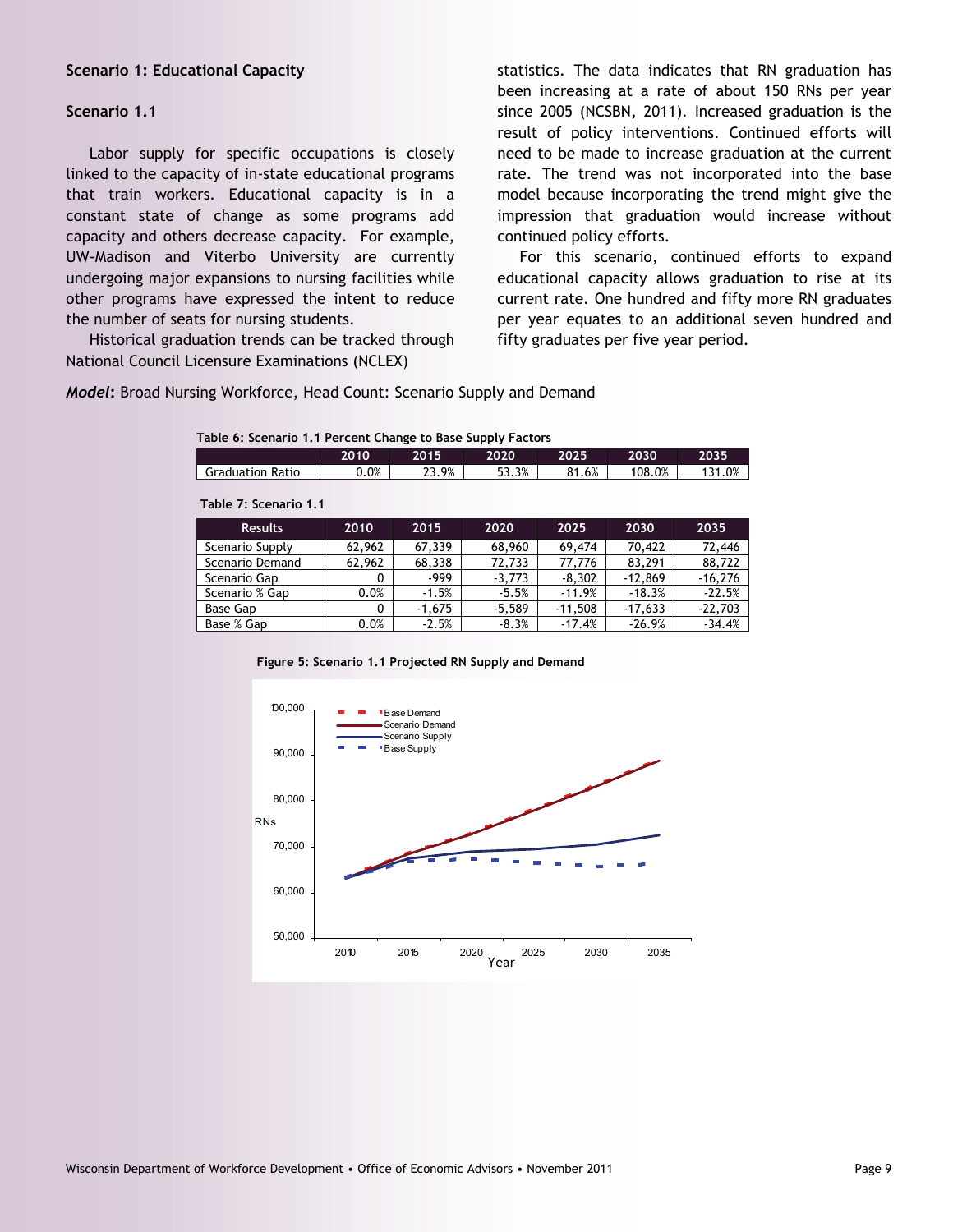# **Scenario 1.2**

 Increasing RN graduation is usually one of the first things that comes to mind when thinking of ways to close a shortage. This scenario assumes that there are

no constraints on Wisconsin's educational capacity, and educational programs produce enough nurses to keep the supply of RNs equal to the demand of RNs through 2035.

*Model:* Broad Nursing Workforce, Head Count: Scenario Supply and Demand

#### **Table 8: Scenario 1.2 Percent Change to Base Supply Factors**

|                         | 2010    | 2015  | 2020 | 2025   | 2030   | 2035       |
|-------------------------|---------|-------|------|--------|--------|------------|
| <b>Graduation Ratio</b> | $0.0\%$ | 59.4% | .3%  | 312.0% | 410.8% | 1%<br>450. |

| Table 9: Scenario 1.2 |        |          |          |           |           |           |  |
|-----------------------|--------|----------|----------|-----------|-----------|-----------|--|
| <b>Results</b>        | 2010   | 2015     | 2020     | 2025      | 2030      | 2035      |  |
| Scenario Supply       | 62,962 | 68,338   | 72,733   | 77.776    | 83.291    | 88,722    |  |
| Scenario Demand       | 62,962 | 68,338   | 72,733   | 77.776    | 83.291    | 88,722    |  |
| Scenario Gap          | 0      | 0        |          | 0         |           |           |  |
| Scenario % Gap        | 0.0%   | 0.0%     | 0.0%     | 0.0%      | 0.0%      | 0.0%      |  |
| Base Gap              | 0      | $-1.675$ | $-5.589$ | $-11,508$ | $-17,633$ | $-22,703$ |  |
| Base % Gap            | 0.0%   | $-2.5%$  | $-8.3%$  | $-17.4%$  | $-26.9%$  | $-34.4%$  |  |

**Figure 6: Figure 1.2 Projected RN Supply and Demand** 

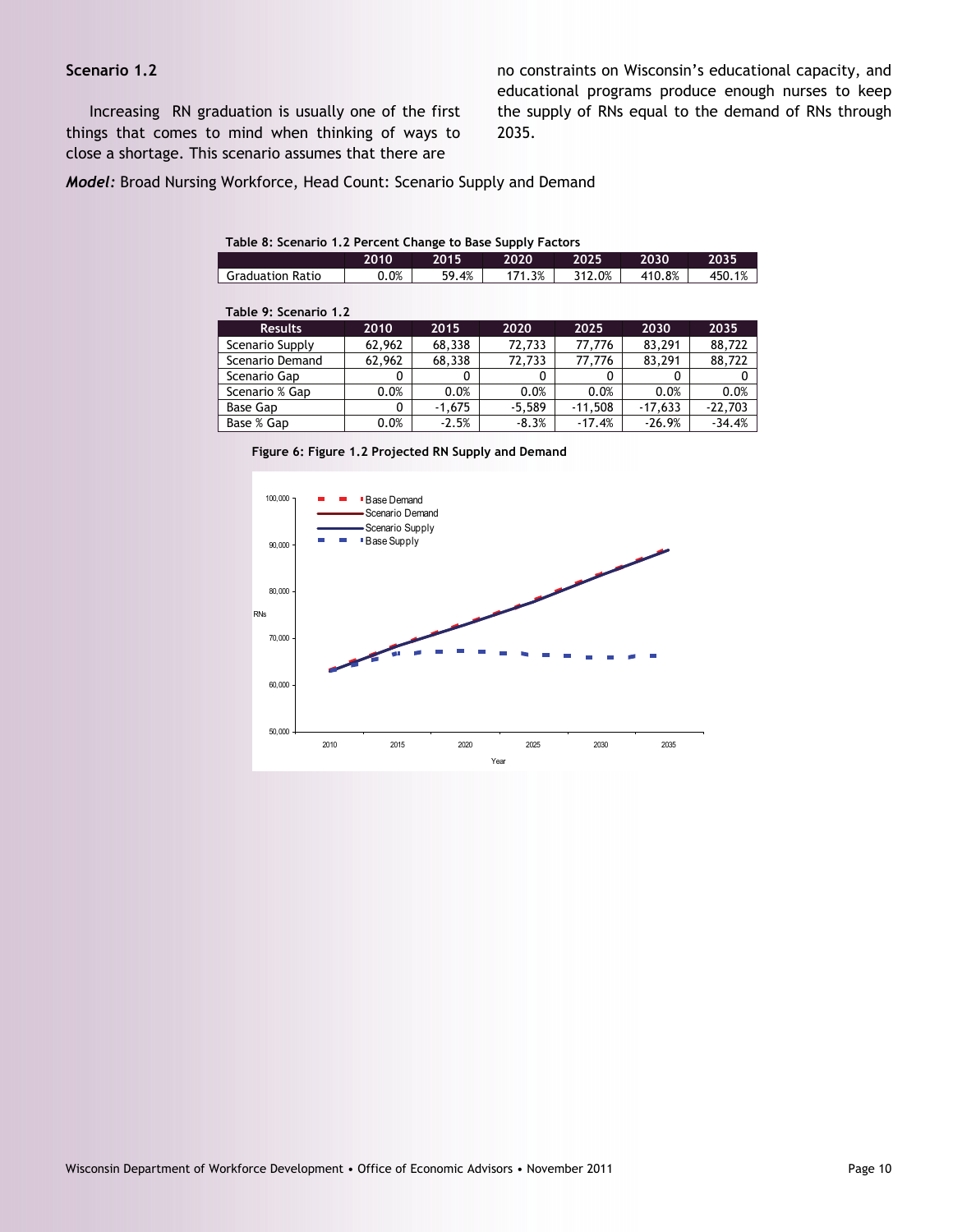# **Scenario 1.3**

 Underrepresented sections of the population could provide an untapped pool of potential nurses. In this scenario, we assume there are no constraints on educational capacity. The number of graduates will increase so the total ratio of RN Graduates to the population in each age group matches the ratio of non-Hispanic white female RN Graduates to the non-Hispanic white female population in each age group.

*Model:* Broad Nursing Workforce, Head Count: Scenario Supply and Demand

## **Table 10: Scenario 1.3 Percent Change to Base Supply Factors**

|                         | 2010     | 2015     | 2020     | 2025      | 2030      | 2035      |
|-------------------------|----------|----------|----------|-----------|-----------|-----------|
| <b>Graduation Ratio</b> | 0.0%     | 119.2%   | 132.8%   | 130.8%    | 126.2%    | 122.7%    |
|                         |          |          |          |           |           |           |
| Table 11: Scenario 1.3  |          |          |          |           |           |           |
| <b>Results</b>          | 2010     | 2015     | 2020     | 2025      | 2030      | 2035      |
| Scenario Supply         | 62,962   | 70.027   | 72,515   | 72,833    | 73,024    | 74,020    |
| Scenario Demand         | 62,962   | 68,338   | 72,733   | 77,776    | 83,291    | 88,722    |
| Scenario Gap            | 0        | 1,689    | $-218$   | $-4,943$  | $-10.267$ | $-14,702$ |
| Scenario % Gap          | 0.0%     | 2.4%     | $-0.3%$  | $-6.8%$   | $-14.1%$  | $-19.9%$  |
| Base Gap                | $\Omega$ | $-1.675$ | $-5.589$ | $-11.508$ | $-17,633$ | $-22,703$ |
| Base % Gap              | 0.0%     | $-2.5%$  | $-8.3%$  | $-17.4%$  | $-26.9%$  | $-34.4%$  |



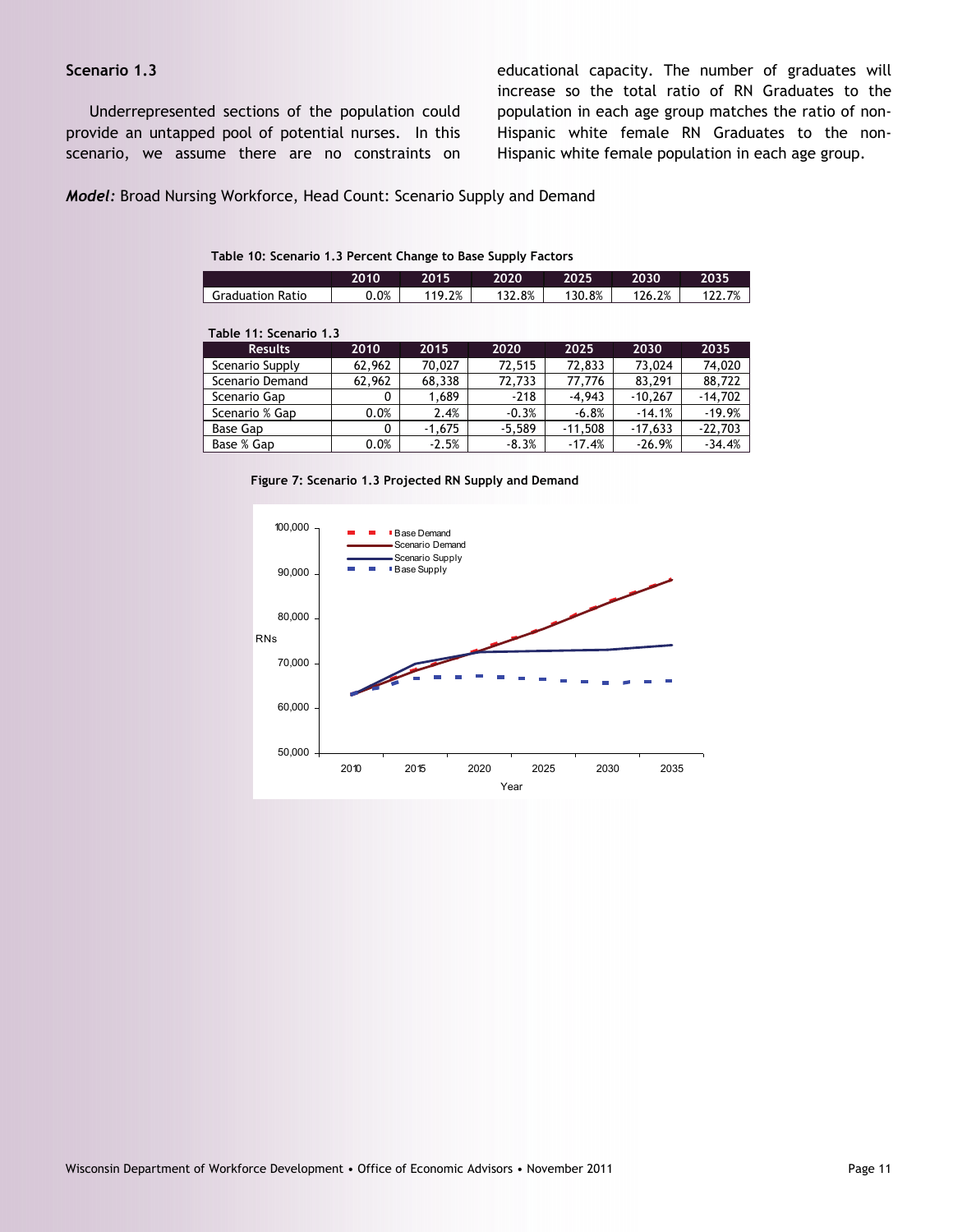**Scenario 2: The Uninsured and Public Insurance Programs** 

# **Scenario 2.1**

 The demand projections are based on current utilization rates. This implicitly captures differing usage pattern between the insured and the uninsured. Arguments have been made that demand is better conceptualized by estimating usage as if everyone had equal access to health care. This assumes that the entire population uses health care at the same rate as

the insured population. This assumes that the entire population uses health care at the same rate as the insured population.

Ninety-one percent of Wisconsin residents were covered under some form of health insurance in 2009 (Wisconsin Department of Health Services, 2009). Insured people use about 45% more health care than uninsured people (Hadley and Holahan, 2004). This scenario calculates demand under the hypothetical assumption that the uninsured population had the same access to health care as the insured population. The result is a 4% increase in demand for RNs.

*Model:* Broad Nursing Workforce, FTE: Scenario Supply and Demand

| Table 12: Scenario 2.1 Percent Change to Base Demand Factors |      |      |      |      |      |      |
|--------------------------------------------------------------|------|------|------|------|------|------|
| 2010<br>2030<br>2035<br>2020<br>2025<br>2015                 |      |      |      |      |      |      |
| Total                                                        | 4.0% | 4.0% | 4.0% | 4.0% | 4.0% | 4.0% |

| Table 13: Scenario 2.1 |          |          |          |           |           |           |  |  |  |  |
|------------------------|----------|----------|----------|-----------|-----------|-----------|--|--|--|--|
| <b>Results</b>         | 2010     | 2015     | 2020     | 2025      | 2030      | 2035      |  |  |  |  |
| Scenario Supply        | 50,019   | 52,702   | 52,766   | 51,826    | 51,324    | 51,771    |  |  |  |  |
| Scenario Demand        | 52,020   | 56,472   | 60,106   | 64,258    | 68,777    | 73,134    |  |  |  |  |
| Scenario Gap           | $-2,001$ | $-3.770$ | $-7.341$ | $-12,432$ | $-17.453$ | $-21,363$ |  |  |  |  |
| Scenario % Gap         | $-4.0%$  | $-7.2%$  | $-13.9%$ | $-24.0%$  | $-34.0%$  | $-41.3%$  |  |  |  |  |
| Base Gap               | 0        | $-1.598$ | $-5.029$ | $-9.960$  | $-14,807$ | $-18,611$ |  |  |  |  |
| Base % Gap             | 0.0%     | $-3.0%$  | $-9.5%$  | $-19.2%$  | $-28.9%$  | $-35.9%$  |  |  |  |  |

**Figure 8: Scenario 2.1 Projected RN Supply and Demand** 

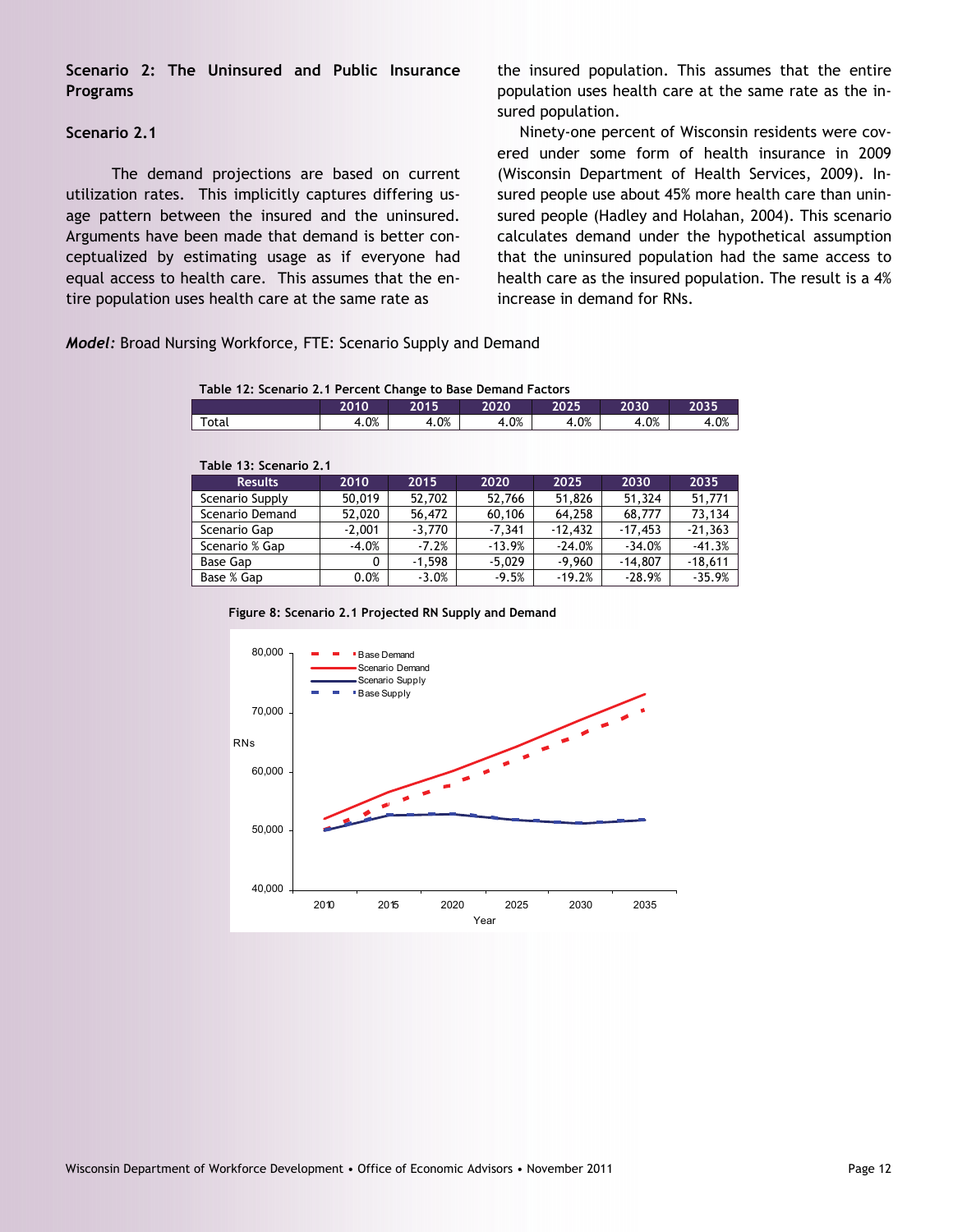#### **Scenario 2.2**

 The health care industry was examined as it currently stands to make demand projections. This method includes the imperfections that exist within the system and doesn't take future policy changes into consideration. A Congressional Budget Office (CBO) report suggested that roughly 30% of Medicare's costs could be eliminated without negatively affecting health outcomes (CBO, 2008). This is consistent with a study of U.S. physicians that found that 20.0%-33.3% of services are unnecessary (Weiner, 2004). There are numerous reasons that unnecessary health care exists in the system. Some of the reasons cited for unnecessary medical services include duplicative tests and a pay-for-service system that compensates health care providers for procedures regardless of necessity. It is probably unrealistic to consider eliminating all unnecessary health care services. However, unnecessary health care services could be reduced by changing the standard practices in the industry.

This scenario will focus specifically on Medicare and Medicaid. Medicare and Medicaid makes up about 30% of total health care spending (CBO, 2007). Starting in 2015, stricter practice review processes are expected to cut unnecessary health care usage in Medicare and Medicaid in half.

*Model:* Direct Patient Care, Head Count: Scenario Supply and Demand

| Table 14: Scenario 2.2 Percent Change to Base Demand Factors |      |         |         |         |         |         |  |  |  |  |
|--------------------------------------------------------------|------|---------|---------|---------|---------|---------|--|--|--|--|
|                                                              | 2010 | 2015    | 2020    | 2025    | 2030    | 2035    |  |  |  |  |
| Total                                                        | 0.0% | $-4.5%$ | $-4.5%$ | $-4.5%$ | $-4.5%$ | $-4.5%$ |  |  |  |  |
|                                                              |      |         |         |         |         |         |  |  |  |  |

| Table 15: Scenario 2.2 |        |          |          |           |           |           |  |  |  |  |
|------------------------|--------|----------|----------|-----------|-----------|-----------|--|--|--|--|
| <b>Results</b>         | 2010   | 2015     | 2020     | 2025      | 2030      | 2035      |  |  |  |  |
| Scenario Supply        | 53,036 | 56,060   | 56,424   | 55,705    | 55,228    | 55,539    |  |  |  |  |
| Scenario Demand        | 53,013 | 55,068   | 58.674   | 62,830    | 67.395    | 71.914    |  |  |  |  |
| Scenario Gap           | 23     | 991      | $-2.249$ | $-7.125$  | $-12,166$ | $-16,375$ |  |  |  |  |
| Scenario % Gap         | 0.0%   | 1.8%     | $-4.0%$  | $-12.8%$  | $-22.0%$  | $-29.5%$  |  |  |  |  |
| <b>Base Gap</b>        | 0      | $-1.603$ | $-5.014$ | $-10.085$ | $-15.342$ | $-19,731$ |  |  |  |  |
| Base % Gap             | 0.0%   | $-2.9%$  | $-8.9%$  | $-18.1%$  | $-27.8%$  | $-35.5%$  |  |  |  |  |

|  | Figure 9: Scenario 2.2 Projected RN Supply and Demand |
|--|-------------------------------------------------------|
|--|-------------------------------------------------------|

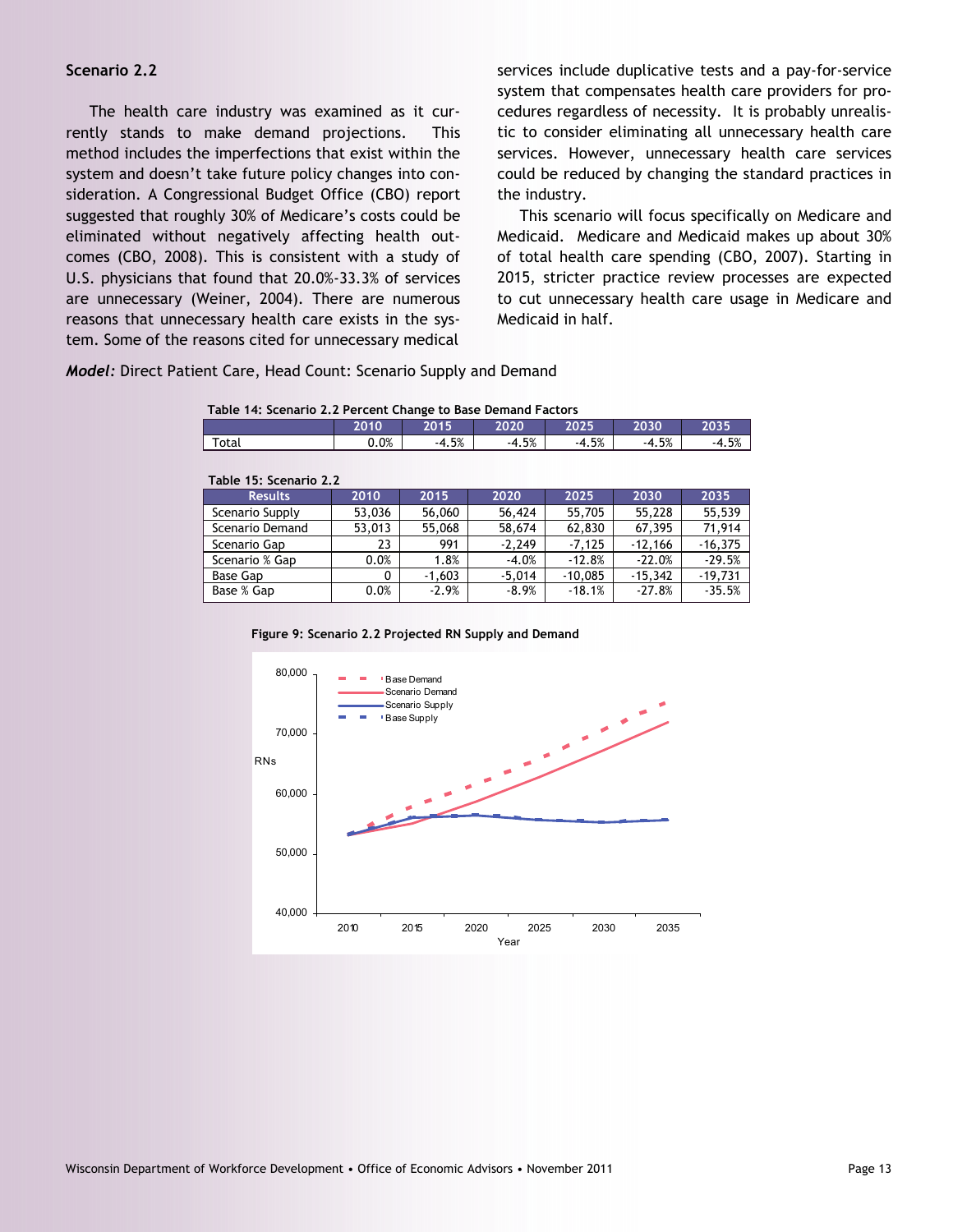# **Scenario 2.3**

 This scenario assumes that Medicare and Social Security reform changes the minimum age for receiving benefits to 67 after 2020. This will cause nurses to postpone retirement by five years on average starting in 2020. As a result, the supply of nurses will increase

starting in 2020. The change to the retirement ratio is caused by the changing age distribution of the population. This scenario assumes that demand for nurses will remain constant even though usage rates might differ between Medicare recipients and those in the same age group that do not receive Medicare.

# *Model:* Broad Nursing Workforce, Head Count: Scenario Supply and Demand

|  |  |  | Table 16: Scenario 2.3 Percent Change to Base Supply Factors |  |
|--|--|--|--------------------------------------------------------------|--|
|  |  |  |                                                              |  |

|                  | 2010'   | 2015 | 2020  | 2025       | 2030 | 2035     |
|------------------|---------|------|-------|------------|------|----------|
| Retirement Ratio | $0.0\%$ | 1%   | 13.6% | 7%<br>-0.7 | 3.4% | $10.9\%$ |

| Table 17: Scenario 2.3 |        |          |          |           |           |           |
|------------------------|--------|----------|----------|-----------|-----------|-----------|
| <b>Results</b>         | 2010   | 2015     | 2020     | 2025      | 2030      | 2035      |
| Scenario Supply        | 62,962 | 67,452   | 68,292   | 67,447    | 66,564    | 67,148    |
| Scenario Demand        | 62,962 | 68,338   | 72.733   | 77.776    | 83.291    | 88.722    |
| Scenario Gap           | 0      | -886     | $-4,440$ | $-10.329$ | $-16.727$ | $-21,574$ |
| Scenario % Gap         | 0.0%   | $-1.3%$  | $-6.5%$  | $-15.3%$  | $-25.1%$  | $-32.1%$  |
| Base Gap               | 0      | $-1.675$ | $-5.589$ | $-11.508$ | $-17.633$ | $-22.703$ |
| Base % Gap             | 0.0%   | $-2.5%$  | $-8.3%$  | $-17.4%$  | $-26.9%$  | $-34.4%$  |

#### **Figure 10: Scenario 2.3 Projected RN Supply and Demand**

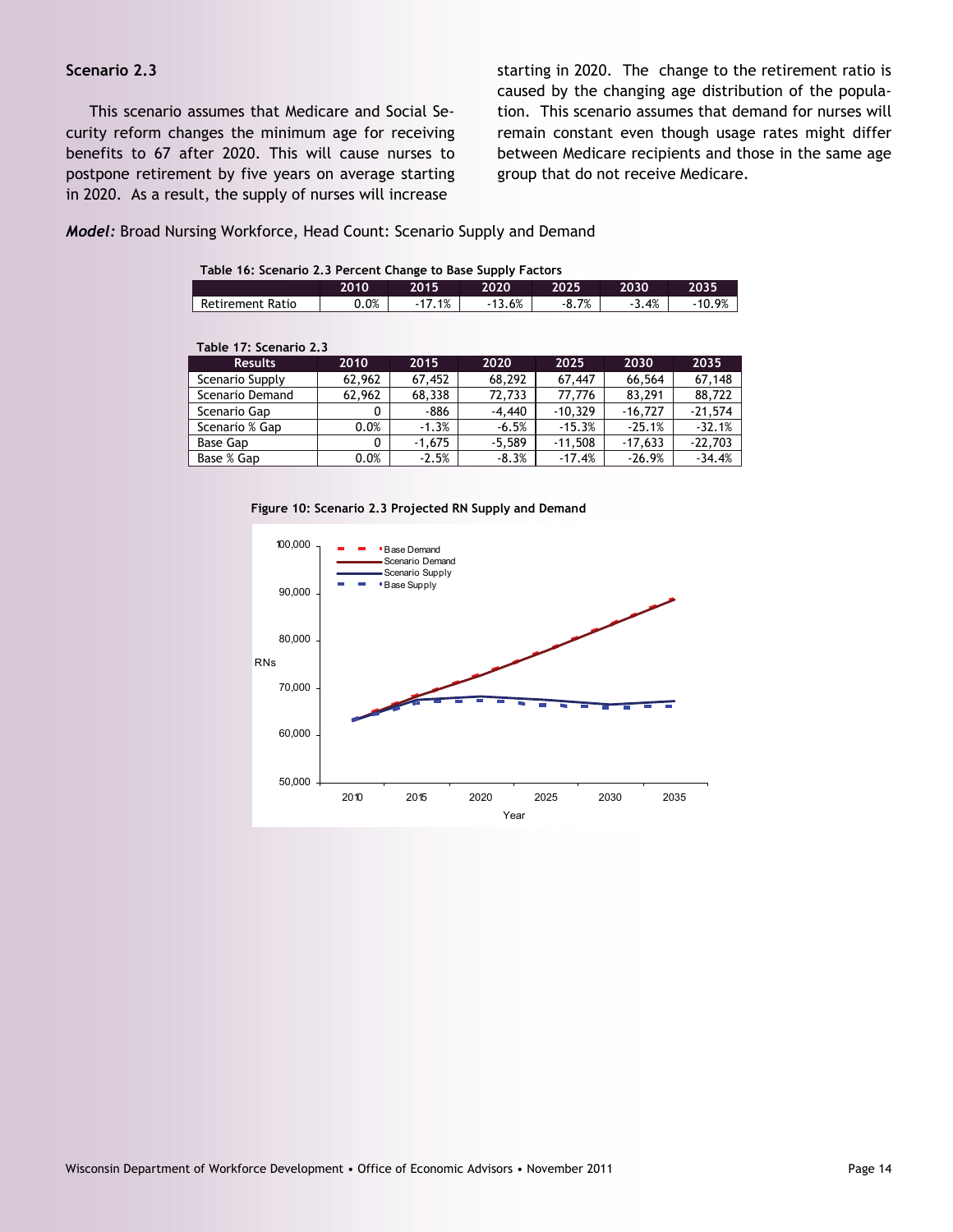## **Scenario 3: Health Care Utilization and Scope of Work**

#### **Scenario 3.1**

 The Institute of Medicine released a report titled "The future of Nursing: Leading Change, Advancing Health" in 2010. One of the recommendations in the report suggests that nurses practice to the full extent of their education and training. According to the report, legal and structural barriers currently stand in the way of achieving this recommendation.

This scenario assumes that the scope of practice steadily increases for nurses. Demand will increase as nurses are asked to do more. Also, supply will increase as nurses are compensated for the increasing scope of practice. Demand for RNs increases by 1% per year starting in 2015 as the use of nurses in place of other health care professionals increases. Also, RNs receive a 5% raise in real wages per period as their job duties change. The increased pay causes the graduation rate to increase by 4% per period and the labor force participation rate increases by 1.5% (HRSA, 2004).

*Model:* Direct Patient Care, Head Count: Scenario Supply and Demand

**Table 18: Scenario 3.1 Percent Change to Base Supply Factors** 

| ---------                  |         |      |      |       |       |       |  |  |  |  |
|----------------------------|---------|------|------|-------|-------|-------|--|--|--|--|
|                            | 2010    | 2015 | 2020 | 2025  | 2030  | 2035  |  |  |  |  |
| <b>Graduation Ratio</b>    | 0.0%    | 4.0% | 8.0% | 12.0% | 16.0% | 20.0% |  |  |  |  |
| <b>Participation Ratio</b> | $0.0\%$ | .5%  | 3.0% | 4.5%  | 6.0%  | 7.5%  |  |  |  |  |

#### **Table 19: Scenario 3.1 Percent Change to Base Demand Factors**

|             |      | .      |      |       |      |      |
|-------------|------|--------|------|-------|------|------|
|             | 2010 | 204E   | 2020 | י המל | 2030 | 2035 |
| $\tau$ otal | 0.0% | $.0\%$ | 2.0% | 3.0%  | 4.0% | 5.0% |
|             |      |        |      |       |      |      |

#### **Table 20: Scenario 3.1**

| <b>Results</b>  | 2010   | 2015     | 2020     | 2025      | 2030      | 2035      |
|-----------------|--------|----------|----------|-----------|-----------|-----------|
| Scenario Supply | 53,036 | 57,006   | 58,806   | 59,802    | 61,249    | 63,709    |
| Scenario Demand | 53,041 | 58,245   | 62.673   | 67.770    | 73,400    | 78.998    |
| Scenario Gap    | -5     | $-1.239$ | $-3.867$ | $-7.968$  | $-12.150$ | $-15,289$ |
| Scenario % Gap  | 0.0%   | $-2.2%$  | $-6.6%$  | $-13.3%$  | $-19.8%$  | $-24.0%$  |
| Base Gap        | 0      | $-1.603$ | $-5.014$ | $-10.085$ | $-15.342$ | $-19.731$ |
| Base % Gap      | 0.0%   | $-2.9%$  | $-8.9%$  | $-18.1%$  | $-27.8%$  | $-35.5%$  |

**Figure 11: Scenario 3.1 Projected RN Supply and Demand** 

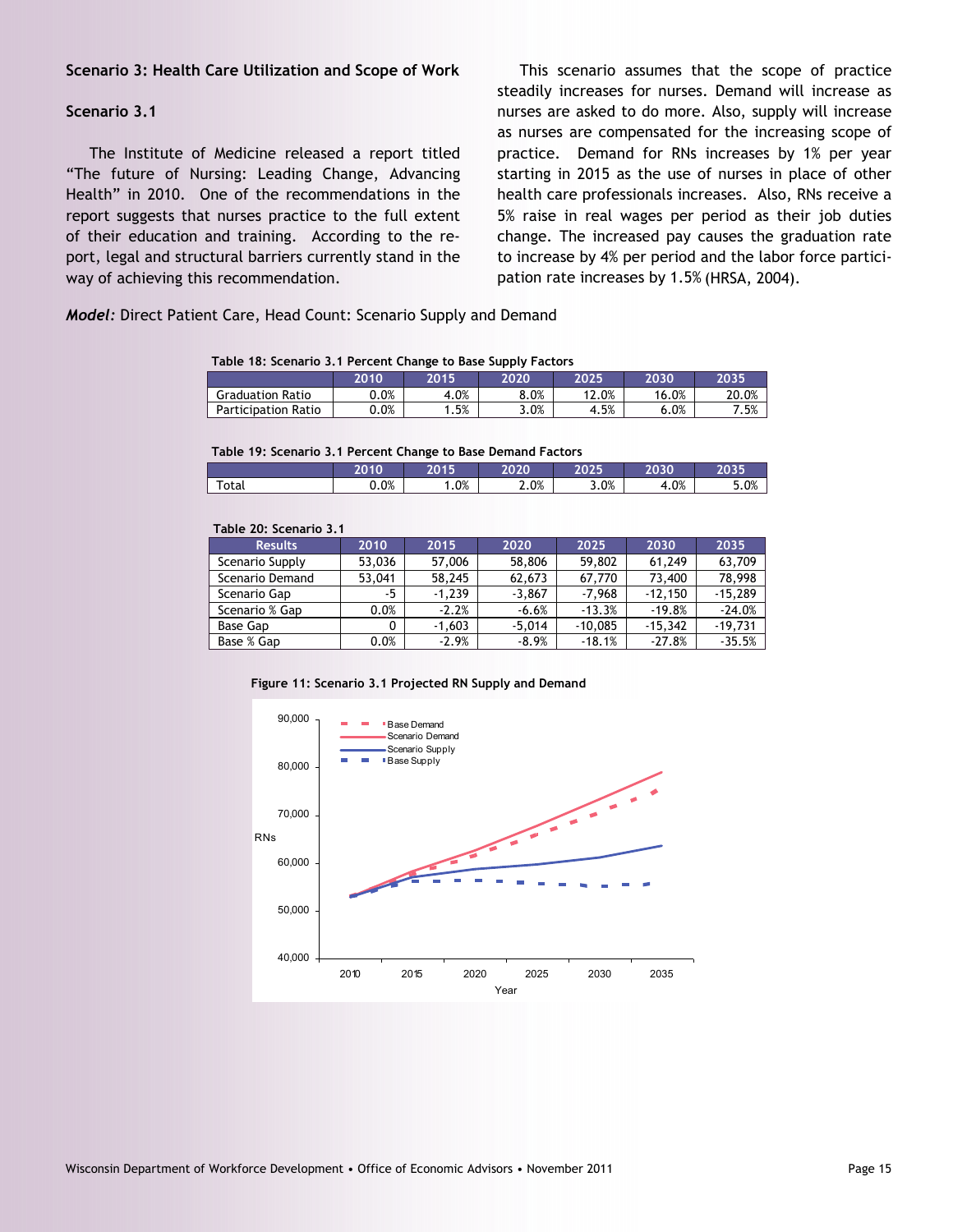# **Scenario 3.2**

 One way to reduce the demand for nurses is to decrease the need for health care services. Various studies have shown overall health care usage can be decreased by improving individual self-management.

Methods of increasing self-managed care have effectively reduced ambulatory visits by 17% (Vickery, et al., 1983). In this scenario, 25% extra nurses are needed in the public health setting in 2025 to effectively coordinate a self-managed care plan that decreases ambulatory care demand by 17%.

#### *Model***:** Broad Nursing Workforce, FTE: Scenario Supply and Demand

| Table 21: Scenario 3.2 Percent Change to Base Demand Factors |
|--------------------------------------------------------------|
|--------------------------------------------------------------|

|                 | 2010 | 2015 | 2020    | 2025   | 2030 | 2035 |
|-----------------|------|------|---------|--------|------|------|
| Ambulatory Care | 0.0% | 0.0% | 0.0%    | $.0\%$ | 0.0% | 0.0% |
| Public Health   |      | 0.0% | $0.0\%$ | 25.0%  | 0.0% | 0.0% |

| Table 22: Scenario 3.2 |        |          |          |          |           |           |  |  |
|------------------------|--------|----------|----------|----------|-----------|-----------|--|--|
| <b>Results</b>         | 2010   | 2015     | 2020     | 2025     | 2030      | 2035      |  |  |
| Scenario Supply        | 50,019 | 52,702   | 52,766   | 51,826   | 51,324    | 51.771    |  |  |
| Scenario Demand        | 50,019 | 54,300   | 57,775   | 60,888   | 66,132    | 70,382    |  |  |
| Scenario Gap           | 0      | $-1.598$ | $-5.010$ | $-9.063$ | $-14.807$ | $-18.611$ |  |  |
| Scenario % Gap         | 0.0%   | $-3.0%$  | $-9.5%$  | $-17.5%$ | $-28.9%$  | $-35.9%$  |  |  |
| Base Gap               | 0      | $-1.598$ | $-5.029$ | $-9.960$ | $-14,807$ | $-18,611$ |  |  |
| Base % Gap             | 0.0%   | $-3.0%$  | $-9.5%$  | $-19.2%$ | $-28.9%$  | $-35.9%$  |  |  |

**Figure 12: Scenario 3.2 Projected RN Supply and** 

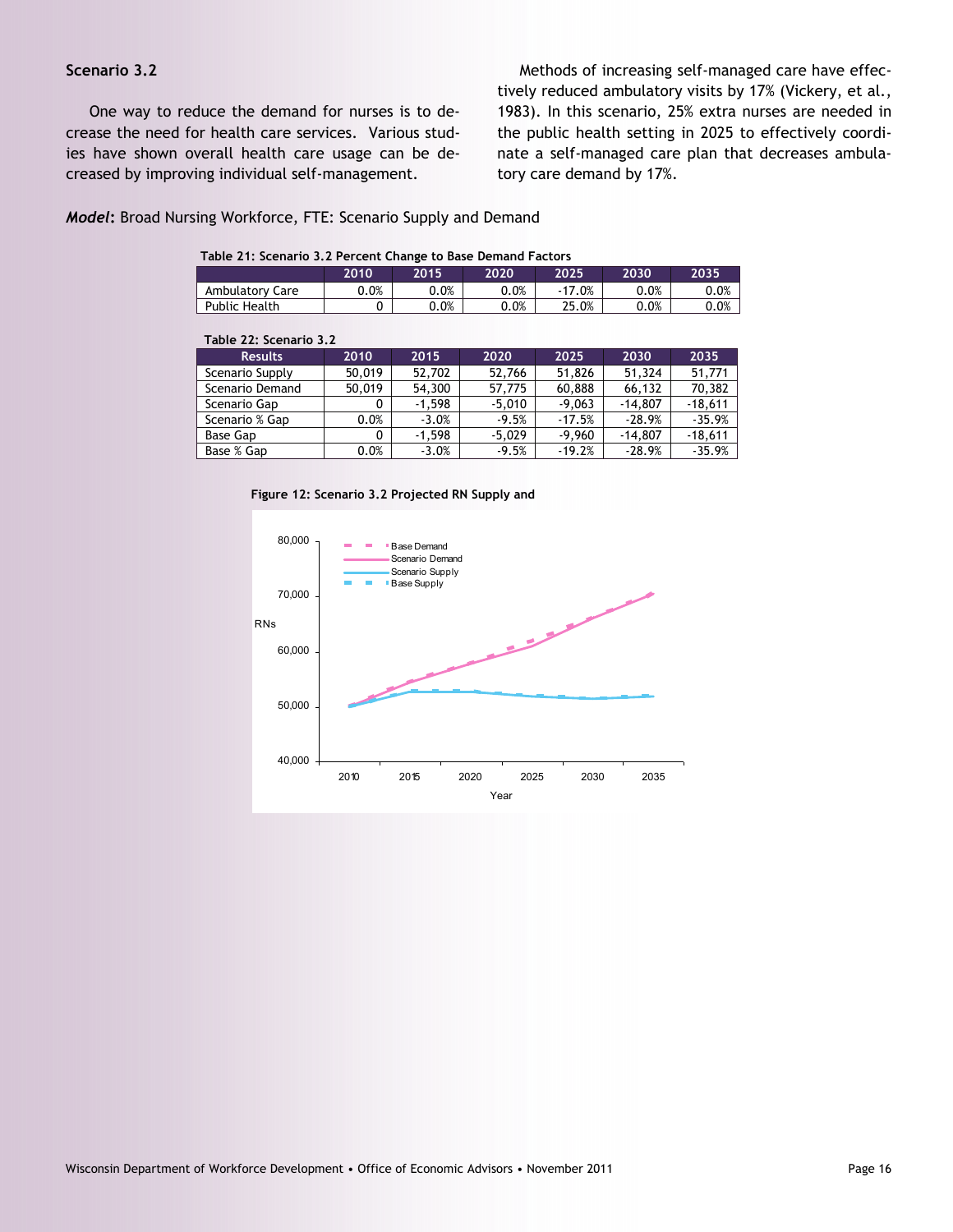#### **Scenario 4: Economy**

#### **Scenario 4.1**

 The 2010 RN survey data and health care usage data were collected in the immediate aftermath of the country's deepest recession in the post World War II era. Employment of FTE RN's typically increases faster during recessions than expansions due to increasing labor force participation rates. One study suggests that participation rates increase by about 1.3 percentage points during recessions (Buerhaus et al., 2009). Additionally,

*Model***:** Direct Patient Care, FTE: Scenario Supply and Demand

fewer health care services are used during recessions because some people postpone non-critical procedures until the economy becomes more stable. Health care expenditures during the recession were about 1% lower than anticipated based on historical trends (Centers for Medicare & Medicaid Services).

 For this scenario, participation rates return to prerecession levels and decrease by 1.3 percentage points in every period through the model starting in 2015 since the survey was taken during a recession. Demand will increase by 1% starting in 2015.

#### **Table 23: Scenario 4.1 Percent Change to Base Supply Factors**

|                            |         | 5044 | ,020 | גר מרי        | $\sim$<br>оv |               |
|----------------------------|---------|------|------|---------------|--------------|---------------|
| <b>Participation Ratio</b> | $0.0\%$ | 2.4% | 2.4% | $E^0$<br>2.3% | 2.5%<br>- 1  | E0/<br>L. J/0 |

#### **Table 24: Scenario 3.1 Percent Change to Base Demand Factors**

|                                                          | <b>The Company</b> |        | $\sim$ $\sim$ $\sim$ $\sim$<br>. . | . .<br>. .<br>- | ___<br><b><i>TAXAN</i></b><br>- | a v |
|----------------------------------------------------------|--------------------|--------|------------------------------------|-----------------|---------------------------------|-----|
| $\overline{\phantom{0}}$<br>$\sim$ to $\sim$<br>υια<br>ັ | 0.0%               | $.0\%$ | .0%                                | $.0\%$          | $0\%$                           | .0% |

#### **Table 25: Scenario 4.1**

| <b>Results</b>  | 2010   | 2015     | 2020     | 2025      | 2030      | 2035      |  |  |
|-----------------|--------|----------|----------|-----------|-----------|-----------|--|--|
| Scenario Supply | 42,362 | 43.521   | 43,027   | 41,921    | 41,270    | 41,413    |  |  |
| Scenario Demand | 42,367 | 46,510   | 49.553   | 53,038    | 56,842    | 60.547    |  |  |
| Scenario Gap    | -5     | $-2.989$ | $-6.525$ | $-11.118$ | $-15.571$ | $-19.134$ |  |  |
| Scenario % Gap  | 0.0%   | $-6.9%$  | $-15.2%$ | $-26.5%$  | $-37.7%$  | $-46.2%$  |  |  |
| Base Gap        |        | $-1.453$ | $-4.396$ | $-8.587$  | $-12.737$ | $-16,054$ |  |  |
| Base % Gap      | 0.0%   | $-3.3%$  | $-9.8%$  | $-19.5%$  | $-29.3%$  | $-36.6%$  |  |  |



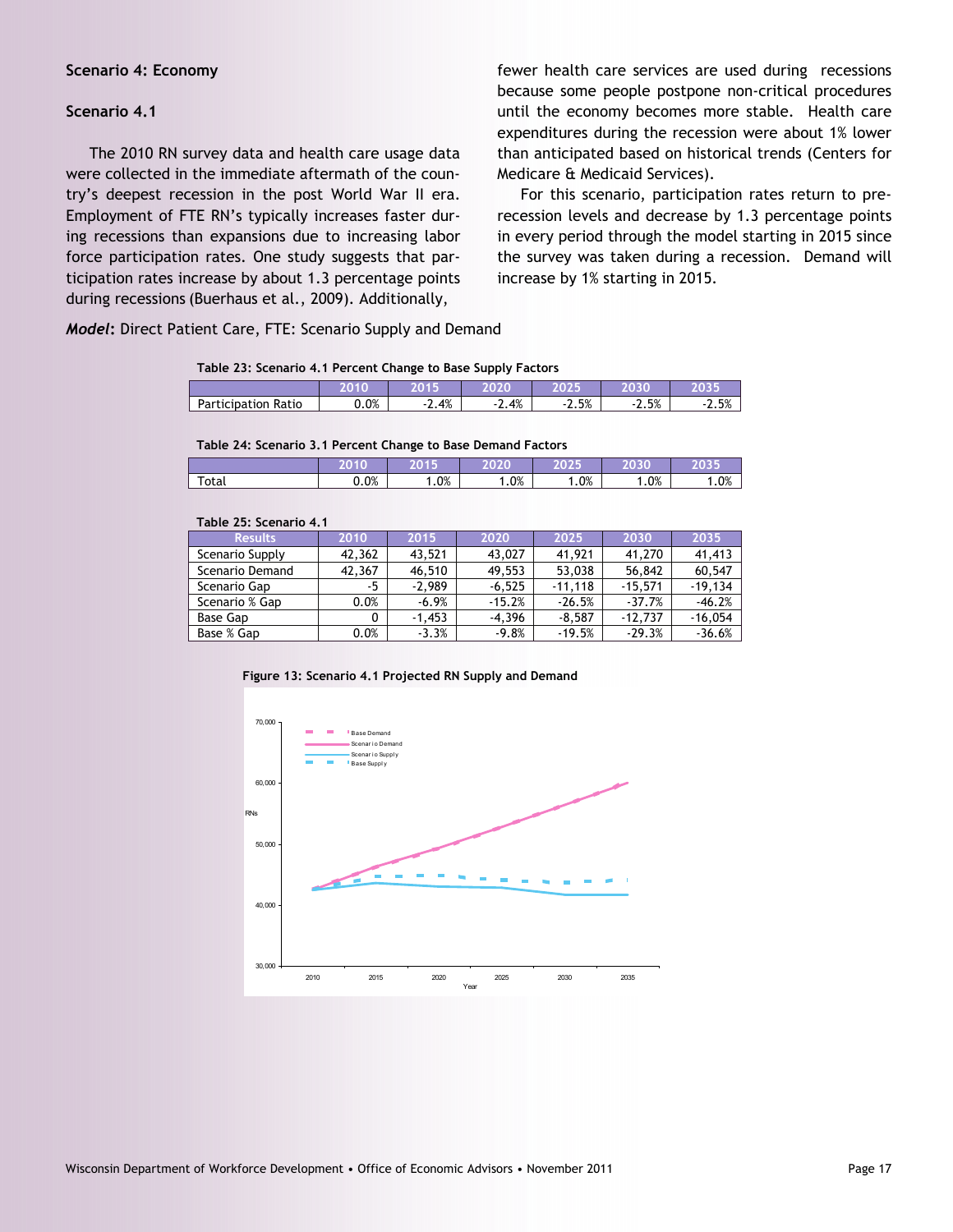# **Scenario 5: Combination**

# **Scenario 5.1**

 This scenario estimates the overall effects of unrelated factors to demonstrate the model's ability to incorporate multiple changes simultaneously. The following changes are incorporated:

- Everyone in Wisconsin is insured by 2015. Demand for nurses increases by 4% through the remainder of the model.
- A one time push to recruit nurses into the state increases net migration by 400% in 2025

*Model***:** Direct Patient Care, FTE: Scenario Supply and Demand

- RNs receive a 5% increase in real wages per period as their job duties change. The increased pay causes graduation to increase by 4% per period and labor force participation increases by 1.5%.
- Emergency room visits decline by 10%, and Ambulatory care demand increases by 9%.
- Declining home prices makes shifts demand from nursing homes to home health care. Nursing home demand declines by 15% and home health demand increases by 9%.
- Improved ergonomic conditions allow nurses to postpone retirement by 5 years.

| Table 26: Scenario 5.1 Percent Change to Base Supply Factors |
|--------------------------------------------------------------|
|--------------------------------------------------------------|

|                            | 2010    | 2015     | 2020     | 2025    | 2030    | 2035     |
|----------------------------|---------|----------|----------|---------|---------|----------|
| <b>Graduation Ratio</b>    | 0.0%    | 4.0%     | 8.0%     | 12.0%   | 16.0%   | 20.0%    |
| <b>Participation Ratio</b> | 0.0%    | 1.5%     | 3.0%     | 4.5%    | 6.0%    | 7.5%     |
| <b>Retirement Ratio</b>    | $0.0\%$ | $-17.1%$ | $-13.6%$ | $-8.7%$ | $-3.4%$ | $-10.9%$ |
| Net Migration Ratio        | $0.0\%$ | $0.0\%$  | $0.0\%$  | 400.0%  | 0.0%    | 0.0%     |

#### **Table 27: Scenario 5.1 Percent Change to Base Demand Factors**

|                                       | 2010 | 2015     | 2020     | 2025     | 2030     | 2035     |
|---------------------------------------|------|----------|----------|----------|----------|----------|
| Nursing Home/<br><b>Extended Care</b> | 0.0% | $-15.0%$ | $-15.0%$ | $-15.0%$ | $-15.0%$ | $-15.0%$ |
| Home Health                           | 0.0% | 9.0%     | 9.0%     | 9.0%     | 9.0%     | 9.0%     |
| Emergency                             | 0.0% | $-10.0%$ | $-10.0%$ | $-10.0%$ | $-10.0%$ | $-10.0%$ |
| Ambulatory Care                       | 0.0% | 9.0%     | 9.0%     | 9.0%     | 9.0%     | 9.0%     |
| Total                                 | 0.0% | 4.0%     | 4.0%     | 4.0%     | 4.0%     | 4.0%     |

#### **Table 28: Scenario 5.1**

| <b>Results</b>  | 2010   | 2015     | 2020     | 2025     | 2030      | 2035      |
|-----------------|--------|----------|----------|----------|-----------|-----------|
| Scenario Supply | 42,362 | 46,134   | 47,695   | 49.237   | 49.618    | 51.749    |
| Scenario Demand | 42,380 | 47,665   | 50,783   | 54.321   | 58.125    | 61,756    |
| Scenario Gap    | -19    | $-1.531$ | $-3.088$ | $-5.085$ | $-8.507$  | $-10,006$ |
| Scenario % Gap  | 0.0%   | $-3.3%$  | $-6.5%$  | $-10.3%$ | $-17.1%$  | $-19.3%$  |
| Base Gap        | 0      | $-1.453$ | $-4.396$ | $-8.587$ | $-12.737$ | $-16,054$ |
| Base % Gap      | 0.0%   | $-3.3%$  | $-9.8%$  | $-19.5%$ | $-29.3%$  | $-36.6%$  |

#### **Figure 14: Scenario 5.1 Projected RN Supply and Demand**

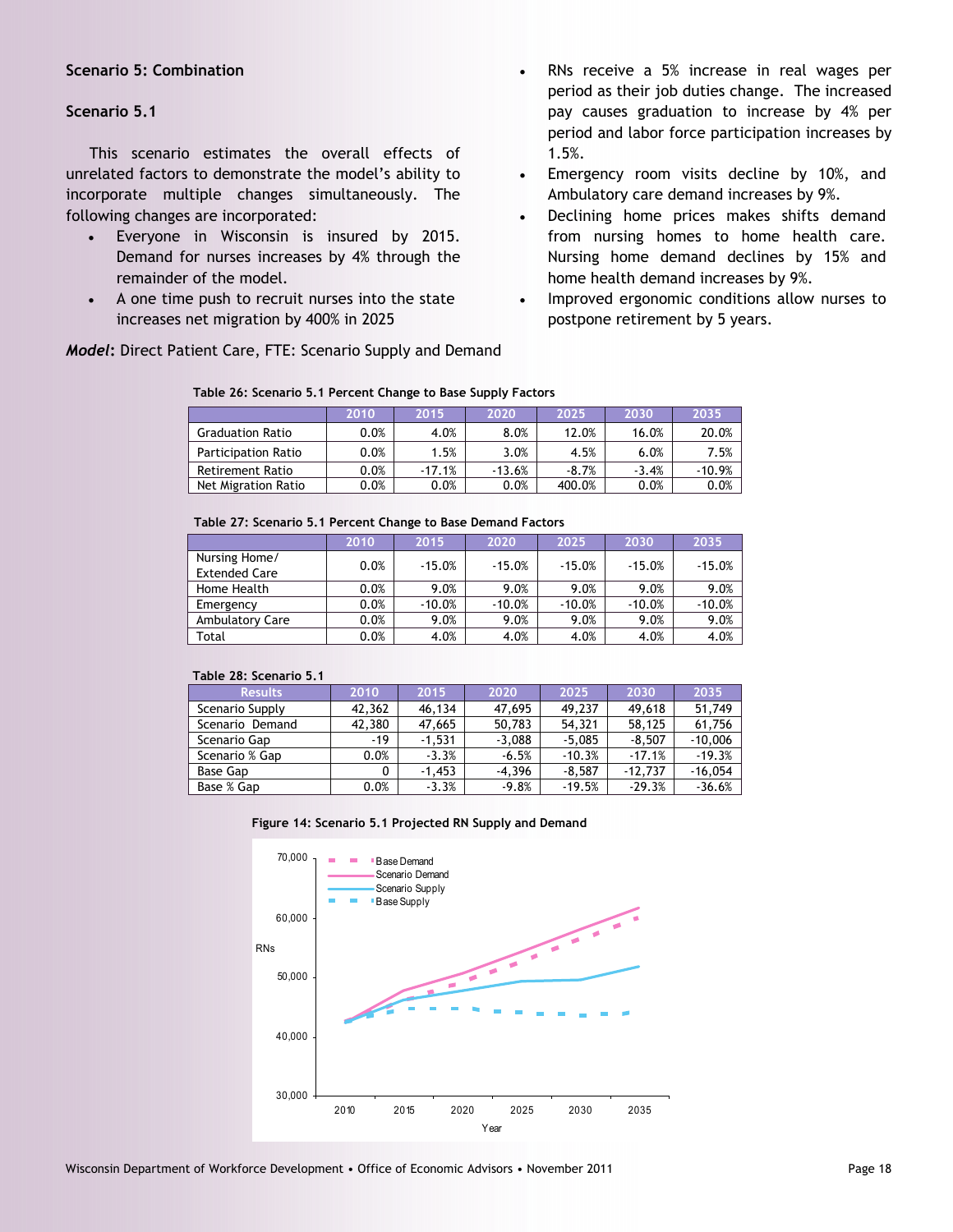# **V. CONCLUSION**

 The future cannot be predicted with absolute accuracy, and the Wisconsin Model, like any other model, is not without limitations. However, decision makers were essentially in the dark in regards to the future of the RN workforce prior to the RN license renewal survey and the forecasting model. The model does not completely illuminate the future outlook of the RN workforce, but it does provide decision makers with the equivalent of a flashlight to look at the future of the workforce.

 Registered nurses make up the largest occupation in the health care industry. Therefore, any improvements in the nursing labor force would undoubtedly benefit the health care industry as a whole. However, the problems facing the RN workforce are not unique to the occupation. In fact, the health care industry faces the same challenges. Other occupations within the industry, such as physicians and nursing assistants, need to be examined to get a more complete picture of the industry's long-term outlook. This potentially adds value to the Wisconsin Model because it is very applicable to other occupations. Base supply estimates can be made for any occupation if the size and age distribution of the workforce is known.

 There is a great deal of strength in the theoretical design of the model. However, the strengths would be problematic without quality data. The 2010 License Renewal Survey provided one of the most robust data sets for the nursing work force in the country. It is referred to as a "survey", but it is more accurately described as a census since all nurses were required to complete it. This all inclusive data source was essential for populating both the supply and demand models. The technical report identifies areas in which data collection could be improved on the demand side. Even with the limitations, the data used was more robust than other studies from around the country that relied on national health care usage rates to project state specific demand.

 The quality of the data inputs is complemented by the model's flexibility. The model allows for a change to one factor or multiple factors simultaneously. Isolating a

single factor provides a lot of value for sensitivity analysis. Decision makers can use the model to estimate the effect of a policy and determine whether or not the costs outweigh the benefits. The model can also be



used to compare possible policy interventions and determine which is the most effective. However, the ultimate solution will almost certainly not come from a single policy change. The model can be used to analyze the effects of multiple policies that could be implemented in conjunction with one another. Such scenarios could aim to increase nursing supply while also decreasing the overall demand for nurses.

 The ability to change the equilibrium assumption adds to the flexibility and versatility of the model. Data does not exist to determine whether or not RN supply and demand are currently in balance. Employer based surveys could be used to get a better idea of the balance between supply and demand. However, proper staffing intensities for ideal patient outcomes will always be a hotly debated topic even if data becomes available. In reality, there probably cannot be a consensus on equilibrium in a labor market such as nursing because there will always be disagreement on most ideal staffing intensities for various settings. The built-in capability to change the equilibrium assumption allows for analysis based on the each individual user's definition of "equilibrium".

 The capabilities of the Wisconsin RN Model are best demonstrated by using realistic policy scenarios. None of the example scenarios take a very big bite out of the RN shortage. This inevitably leads to a question of what can be done to completely close the shortage. The answer to the question is not in this report. Solving the problem is much better left in the hands of experts that are more in tune with the health care industry. The Wisconsin Model provides those experts with a valuable tool that can be used to help analyze possible solutions. Longitudinal data could lead to enhancements in future generations of the model. Subsequent models could possibly incorporate variables such as geography, education level, and perhaps even patient outcomes. Continued efforts to maintain and improve the model will increase the power of the "flashlight" available to decision makers as they develop plans to close the rapidly approaching, perhaps existing, shortage.